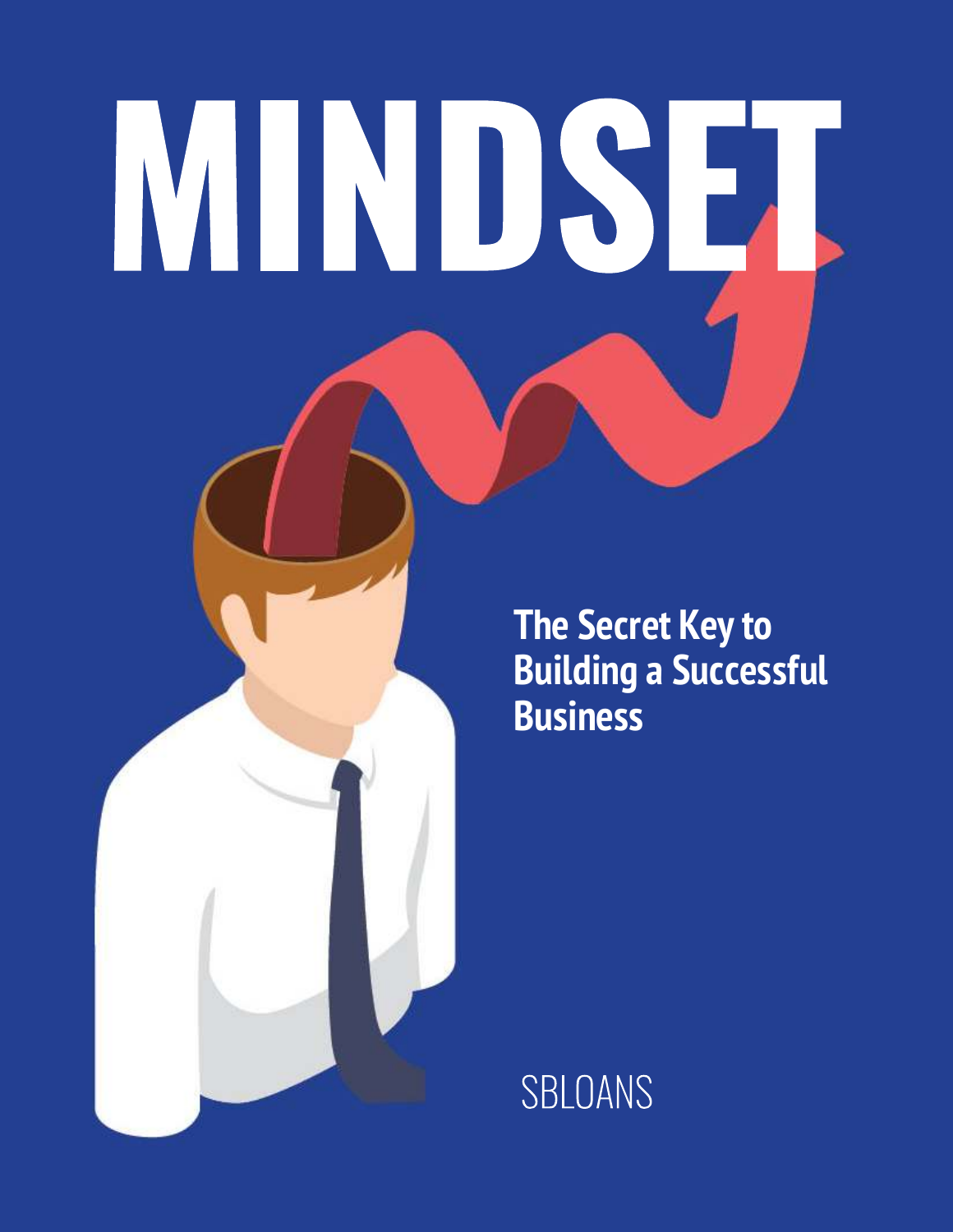**One of the best books you could ever read that reveals the secret key to building a successful business is entitled: iHow to Win Friends and Influence Peopleî by Dale Carnegie. It was originally written over 70 years ago but almost every successful business person has read it and applied its principles. And because I want to be successful, I read it myself, and after doing so, I can now recommend it to you.**

**One of the secret keys you will learn in this dynamic book is that your customers do not care about you; they care about their own needs. But people who fail in business only think about their needs, not the needs of their customers. However, people who are successful in business place their customersí needs above their own.**

**Let me give you an example of what happened to me the other day. I was planning a vacation to Alamosa, Colorado to visit the Great Sand Dunes for my 50th birthday. I found a cute little cabin online that was a bed and breakfast and sent them an email that said: ìI was very impressed with your cabins and I would like to celebrate my 50th birthday there on July 5th. Please call me and let me know if you have a cabin (at any price) available for July 4th and 5th. If so, I will give you my credit card information and book the cabin immediately. Besides, I am planning to move to the area within a few years and perhaps I could hire you as a carpenter to build me a cabin like you have photographs of on your website. I look forward in speaking with you.î**

**Notice that I provided the innkeepers with enough personal information about me and my desires that would enable them to successfully sell me a cabin rental. I told them it was for my 50th birthday. I also told them how impressed I was with their cabins. I told them I didnít care what the price was. And I told them I was ready to pay them with my credit card. Additionally, I even included the fact that we may become neighbors and he might be hired to build me a cabin within a few years.**

**But the innkeeper who received my email was not a person who read the book, ìHow to Win Friends and Influence People.** i Instead, he was only concerned with his wants and desires not his **potential customers. In fact, he even overlooked the possibility that he might have been able to make an extra \$75,000 or more building me a cabin in the near future and we could become good neighbors for many years.**

**Instead, this is how the conversation went when he called me:**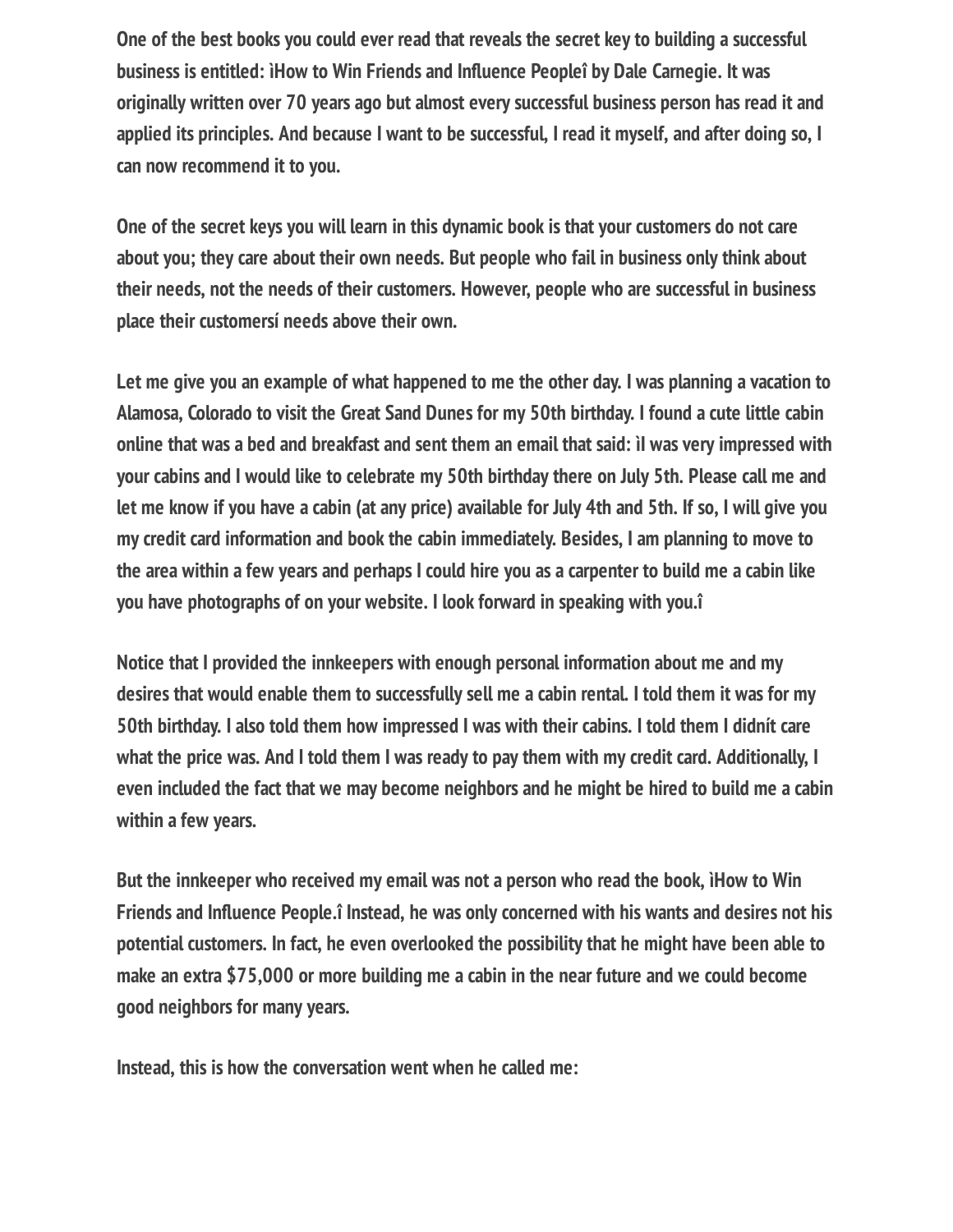**Innkeeper: We donít have any cabins available on July 4th but we have one available on July 5th.**

**Me: So, are you asking me to sleep in my car on July 4th?**

**Innkeeper: (Silence)**

**Me: Since you live in that area, can you suggest accommodations to me for the 4th and I will rent your cabin on the 5th? (This is where the Innkeeper really hurt his chances.)**

**Innkeeper: Our cabins are the cleanest and best in the area. But we are also the most expensive.** Therefore, if our cabins are sold out, you wonit be able to find anyplace in the area to stay on **the 4th.**

**Me: Thatís all I need to know about you. You have shown me that you are not someone I want to know as a human being. Goodbye. (Then I hung up on the nut.)**

**Do you see what I mean? If the innkeeper had not been interested in his own ego and supplying his own wants and needs, he would have said something like: ìTell you what. Let me make a couple of calls and see what I can do for you.î Then, after a little while, he could have called me** back and said il couldnit find anything for you on the 4th but I would be happy to reserve the **cabin for your birthday on the 5th.î With this approach, I would have rented the cabin on July 5th and found my own accommodations for the 4th.**

**But since I knew the innkeeper was only interested in his own needs, I would never give him my business, never contact him to build me a cabin and never speak to him as a neighbor. Besides, I could care less how clean the innkeeperís cabins were since I couldnít rent one. I also could care less that they were the most expensive since I couldnít rent one. The information the innkeeper** provided to me did nothing to fill my wants and needs. The comments he made only benefited **him.**

**The Summary of the Story**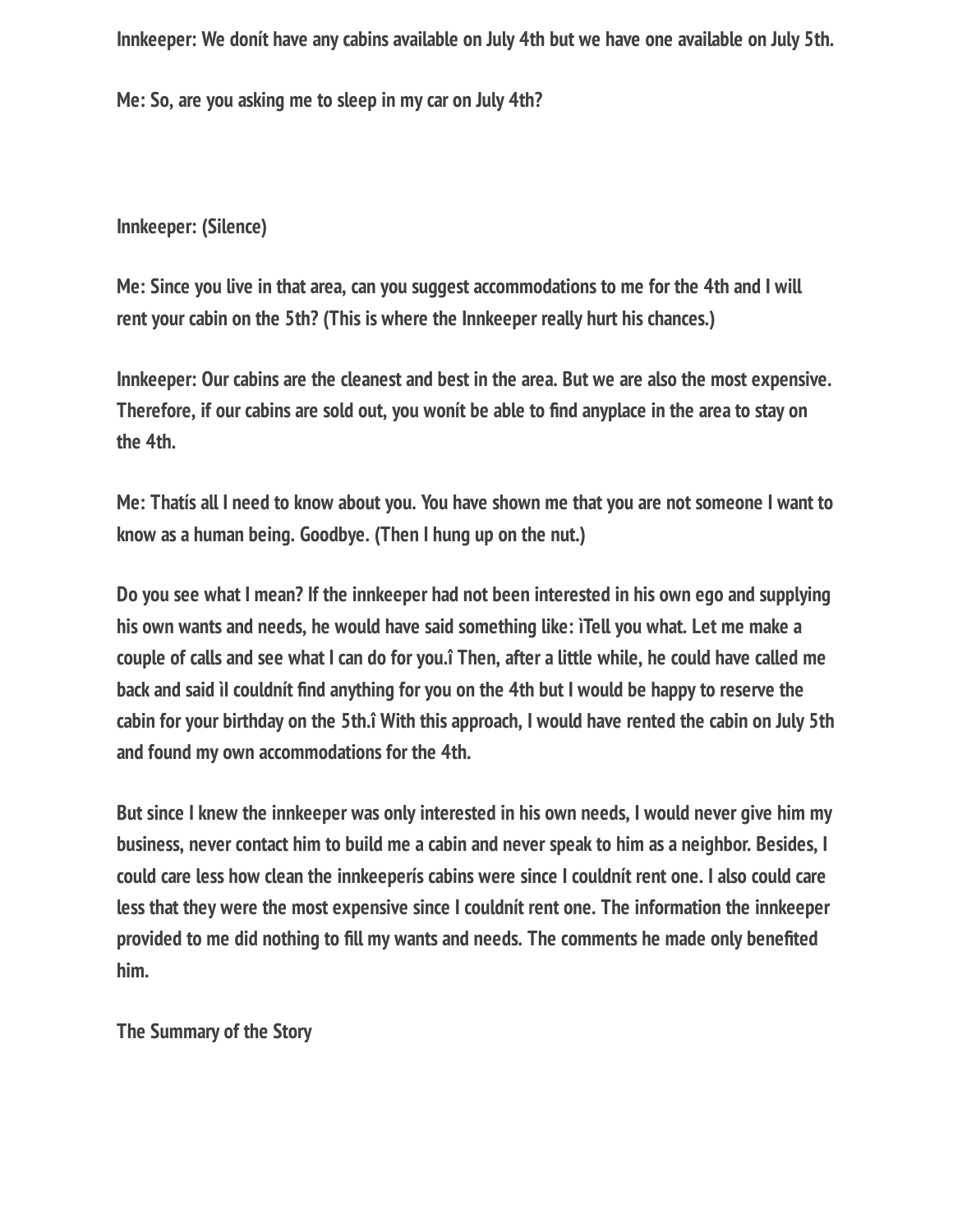**If your business is not as successful as you want it to be, there is something you are doing wrong. It could be a number of reasons why your business is not successful, but one overlooked reason may be that you are only thinking about your own wants and needs. Instead, think of your** customerís wants and needs first ñ just like you do your children.

How many of you, who are parents, do a number of things to fulfill the wants and needs of your **children? How many times have you dragged yourself to a school function when you were so tired you could barely hold your eyes open? Why did you do it? For the kid who lives down the** block? No, you did it to fulfill your childis wants and needs.

**Start thinking of your customers in the same way that you give of yourself to fulll your childrenís, spouseís or familyís wants and**

needs. Then, buy the book, iHow to Win Friends and Influence Peopleî and you may see a huge **change in your business income and the success of your business as well as your personal life.**

**My thoughts and prayers are with you in the coming days ahead.**

**A step-by-step guide to creating a growth strategy based on your current situation and future possibilities.**

**I'll bet you think you already have a strategy.**

**And well you may, but strategy as a concept is just like love: much used and little understood. Many businesses (and that includes small entrepreneurs, large corporations, non-prots, community organizations, governments, NGOs...the works) neither know what strategy really is, nor how to get one.**

**And even if you do, in fact, have a strategy -- is it the right one? The best one? This is so** important -- marketing guru Jay Abraham says -- and I agree -- a superior strategy badly executed **will beat a bad strategy well executed, any day.**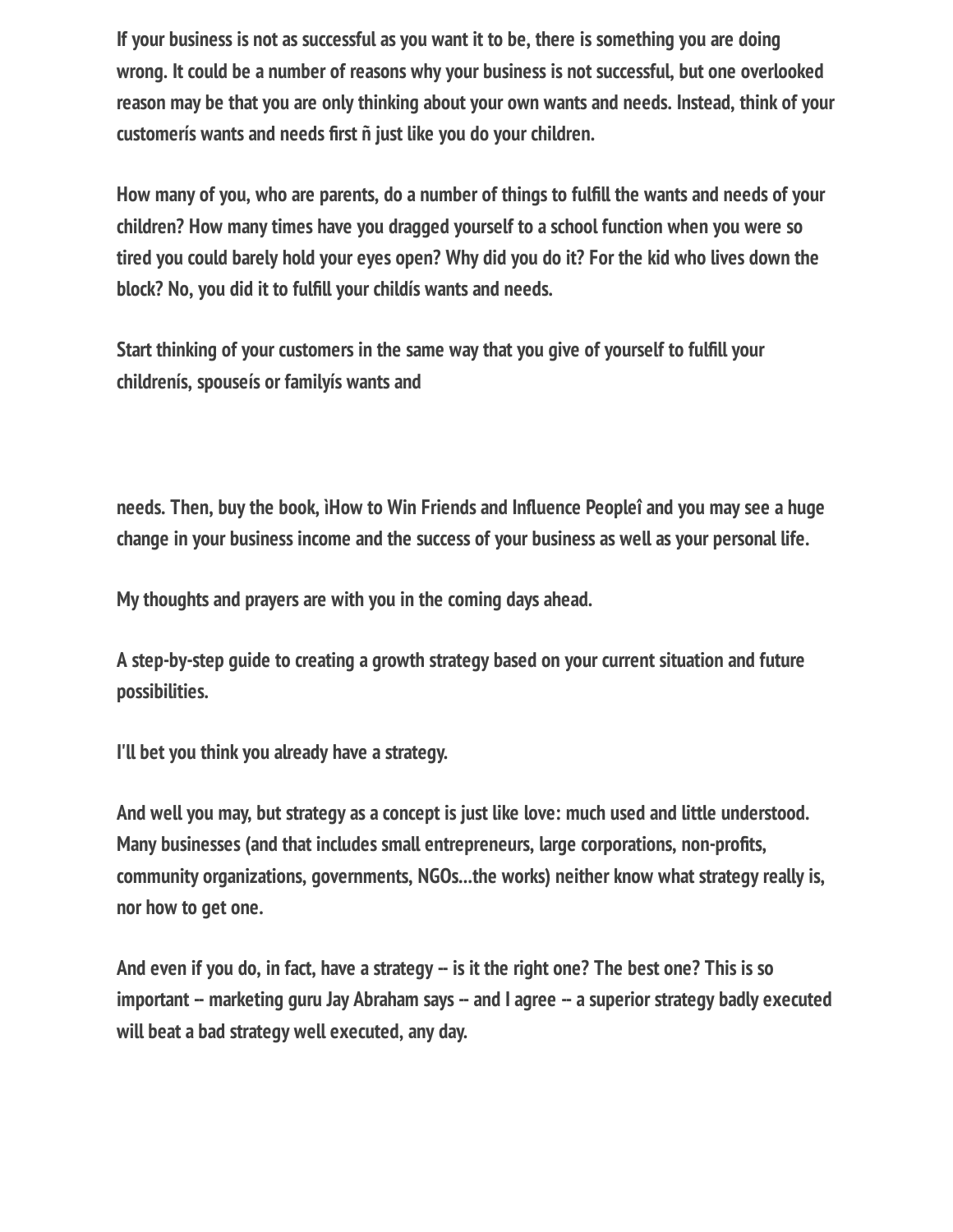It's easy to say, "This is big company stuff. We know what we need -- why should we do all the **extra work." While a "strategy-less" group of marketing tactics may work well and produce good results, is it taking your business in the best direction? You may be making money, but are you making the most money possible? Could another suite of tactics implementing a superior strategy produce far better results?**

**Which brings me to the point of this two-part article: how to formulate strategy. In the next** 1500 words, I'm going to present the first half of a basic system for identifying high-impact strategies in your business. (Just the first half? Yes. While I strive to make this as simple as **possible, it still takes a bit of explaining, and editors and readers alike detest long articles!) So** Part 2 will finish the outline, and in future articles, I will discuss each system component in finer **detail.**

Let's begin with a working definition of strategy.

**Strategy is the guiding principle on which are based a series of interlinked decisions regarding the selection and deployment of resources and tactics, whose purpose is realizing a vision and achieving decisive objectives in a competitive and changing environment.**

This definition tells us a few things: \* The purpose of all strategic decisions is achieving your **vision and "decisive" or critical-to-purpose objectives.**

\* Strategy is about selecting specific resources and tactics to get the desired result. \* Strategy is **not static; it is decisions in a series, and evolves continuously over time. \* Strategy is broad and all-encompassing. With that in mind, here are the 8 steps in formulating strategy: 1. Set your vision 2. Gather environmental and competitive intelligence 3. Take stock of your organization's strengths and weaknesses 4. Select your "grand strategy" 5. Establish decisive objectives 6. Rate and rank your "SWOTs" 7. Match your internal and external factors to identify strategic alternatives 8. Select specific strategies for implementation** 

**Of course, there is one last step: turning your strategy into tactics and game plans, and execute. We won't get into that in this article.**

**Step 1. Establish your vision.**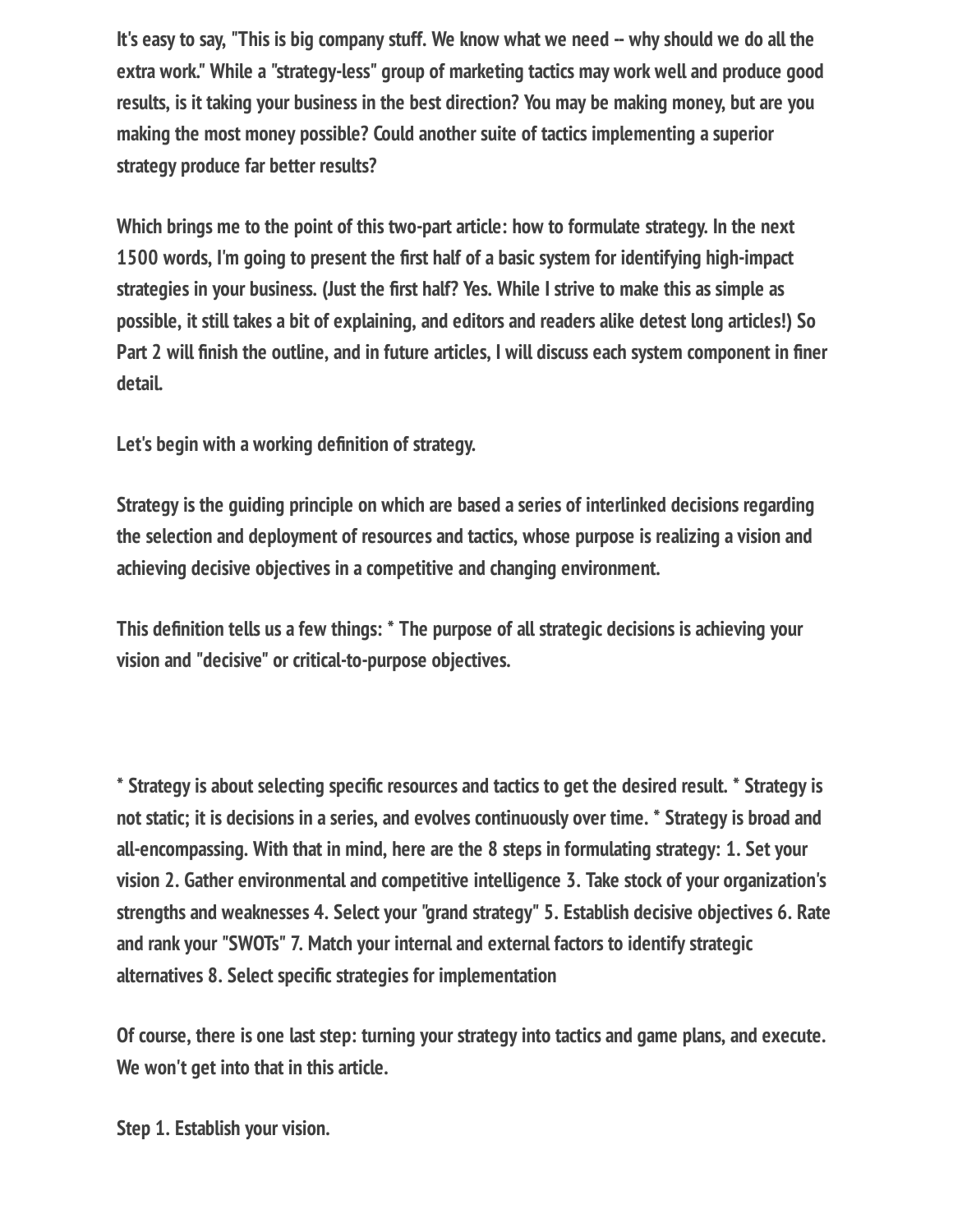**People complicate the idea of vision. A vision is simply a story describing how you want things to** be in the future. Some people can tell these stories easily -- they know exactly where they want **to be and what it will "look" like.**

**Others need help. The best approach is to answer a series of questions regarding what your organization does, who are it's clients or beneciaries, what its impact is, how big it is, where it is, how it operates, when all these things will occur, and so on. As a result of answering these questions, your vision will emerge.**

**Of course, you may already have a vision. If so, now is the time to insure that it is relevant and powerful.**

**The test of a good vision is if it inspires; not only you and your management team, but all of your stakeholders: your partners, employees, clients, investors, vendors, lenders, your community, your government-and perhaps the public at large. A great vision inspires, and it also provides direction. Every action you take should further your vision. If it doesn't, don't do it.**

**Step 2. Gather environmental and competitive intelligence.**

**To develop the best strategies you must understand the world outside your organization. Quantify and qualify, not just absolutes, but trends. And importantly-identify changes in the status quo. Key areas for focus include competitors, technology, market size and trends, your clients' industry health, macroeconomic trends, availability of key resources (people and materials) government regulations and other political considerations, and changes in demographics and psychographics -- like customer taste.**

**Devise relevant measures for each of these key external areas. For instance, examine your** competitors for revenue, profit and market share growth (or decline), product and service **changes, shifts in marketing and sales strategy, changes in geographic distribution, strategic alliances, and major customer announcements.**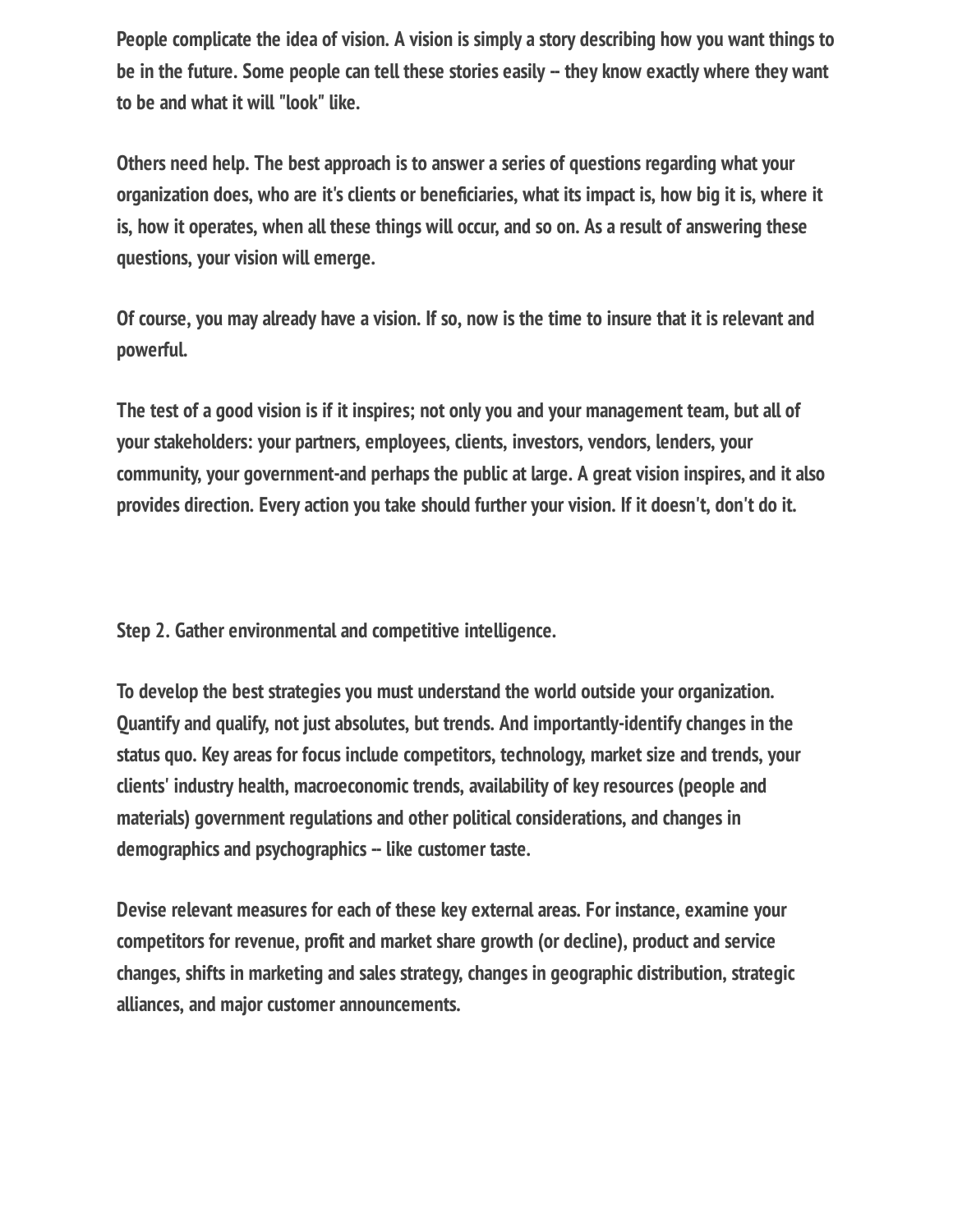**Macroeconomic factors include the obvious such as interest and employment rates and trends,** production and consumption statistics, along with finer grained-industry issues such as new home **buying-which impacts a wide variety of businesses, or defense spending-which impacts a completely different set of sectors.**

**Step 3. Take stock of your organization's strengths and weaknesses.**

**Now it is time to shine the light on your organization. Examine each functional area looking for strengths and weaknesses. Identify strengths that will help the company realize its vision, and weaknesses that will impede its goals.**

**The following is a starter list of focus areas: \* Ability to get new prospects (Marketing) \* Ability to get new clients (Sales) \* Products and services, both existing and those in R&D \* Finance or** Money, including cash flow, access to capital, revenues, profits, ROI \* Leadership, including **values and vision alignment, decisive objectives \* People, including skills inventory, stafng levels, employee loyalty, compensation**

**Other areas to examine include: \* Client satisfaction \* Client services \* Logistics \* Competitive positioning \* Unique Client Proposition \* Management team \* Administration**

**Step 4. Select your Grand Strategies.**

This "grand strategy" approach is based upon industry/product revenue growth rates. It is specific **to a business unit with one major industry and/or product focus. If your business is more complex, you may repeat the process for each focus sector.**

**First, consider your industry and product sector growth rate. Is it growing or declining?**

**Second, consider your competitive strength within that sector. For this analysis Competitive Strength has two components, the size and trend of your market share, and your organization's** financial strength; specifically either cash flow from operations, or access to capital.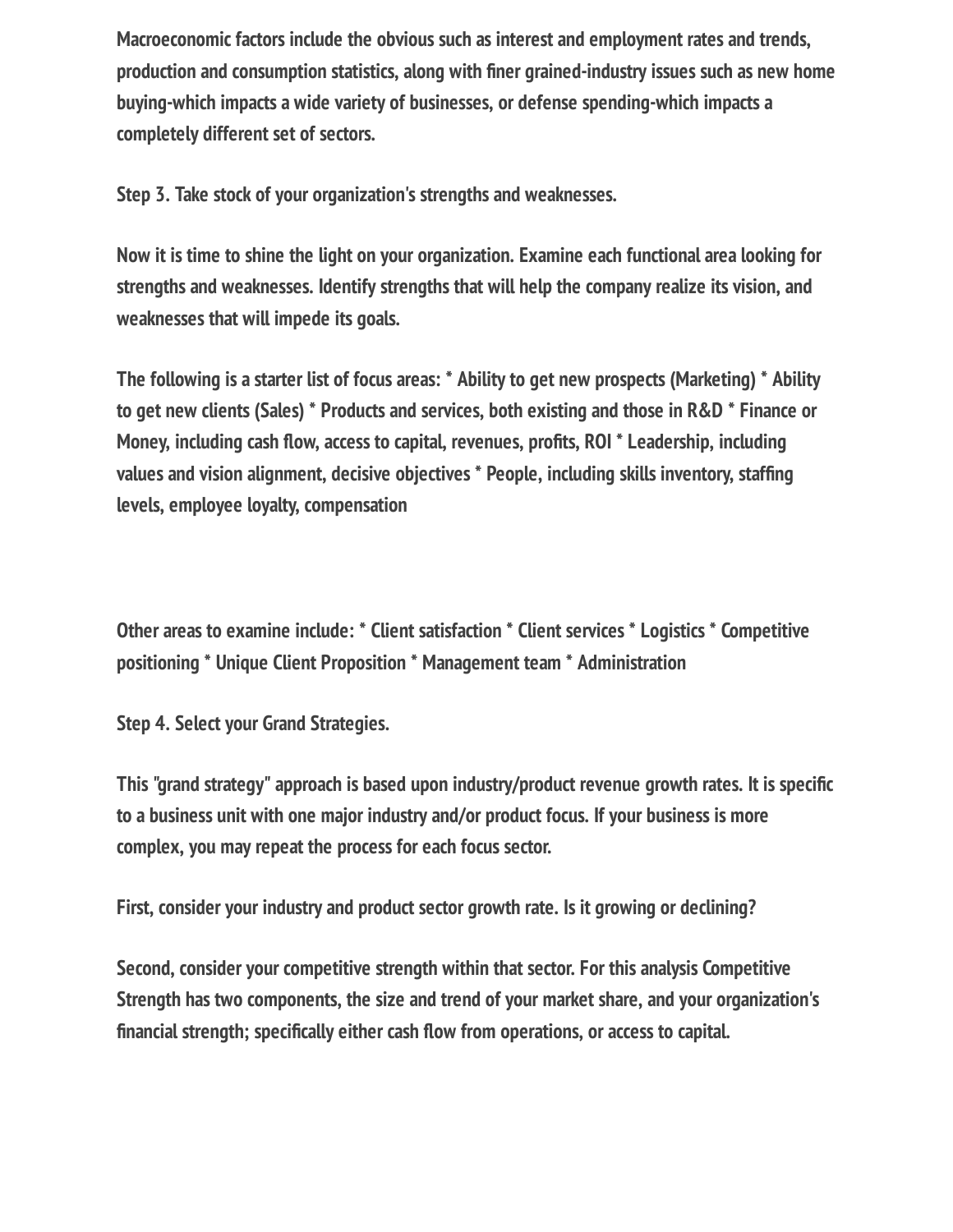To simplify: strong market share + strong finances = strong competitive position. Either strong market share or strong finances = average competitive position. Neither strong market share nor **strong finances = weak competitive position.** 

This defines a two-by-three matrix of strategic choices from which to select your grand strategy.

The exact choice you make will be dictated by the specifics of your situation: sector strength and **competitive strength, along with your stated vision and purpose. Choose from the list which best describes your business: Strong sector, strong competitive position**

**This means that you are in a growing market, hold a commanding market position, and have cash with which to maneuver. Your strategic choices include:**

**\* Market strategy to increase demand and sales for existing products and services, in existing and new markets \* Marketing strategy to increase market penetration for existing products and services and capture greater share \* Enhance or extend existing products and services; add-ons, backends, strategic joint ventures \* Gain control over distribution - bring external sales inside. Take sales from distributors \* Gain control over suppliers Acquisition, merger, or joint-ventures with competitors \* Develop strategic partnerships to increase distribution, or gain new products \* Develop related products and services for existing customer base - backend strategies**

**Strong sector, average competitive position**

**Here you are in a growing market, but have either a commanding position, but limited cash-or vice versa. The exact choice available to you depends on your situation. You can: \* Seek** underserved niches: move into small, defined and profitable markets \* Marketing strategy to **increase market penetration for existing products and services and capture greater share \* Enhance or extend existing products and services; add-ons, backends, strategic joint ventures \* Strategic partnerships - seek products/services for existing customers \* Exploit assets via joint** ventures and host-beneficiary relationships \* Develop related products and services for existing **customer base - backend strategies \* Increased marketing penetration via distributors and 3rd parties \* Get more money: raise capital via debt or equity**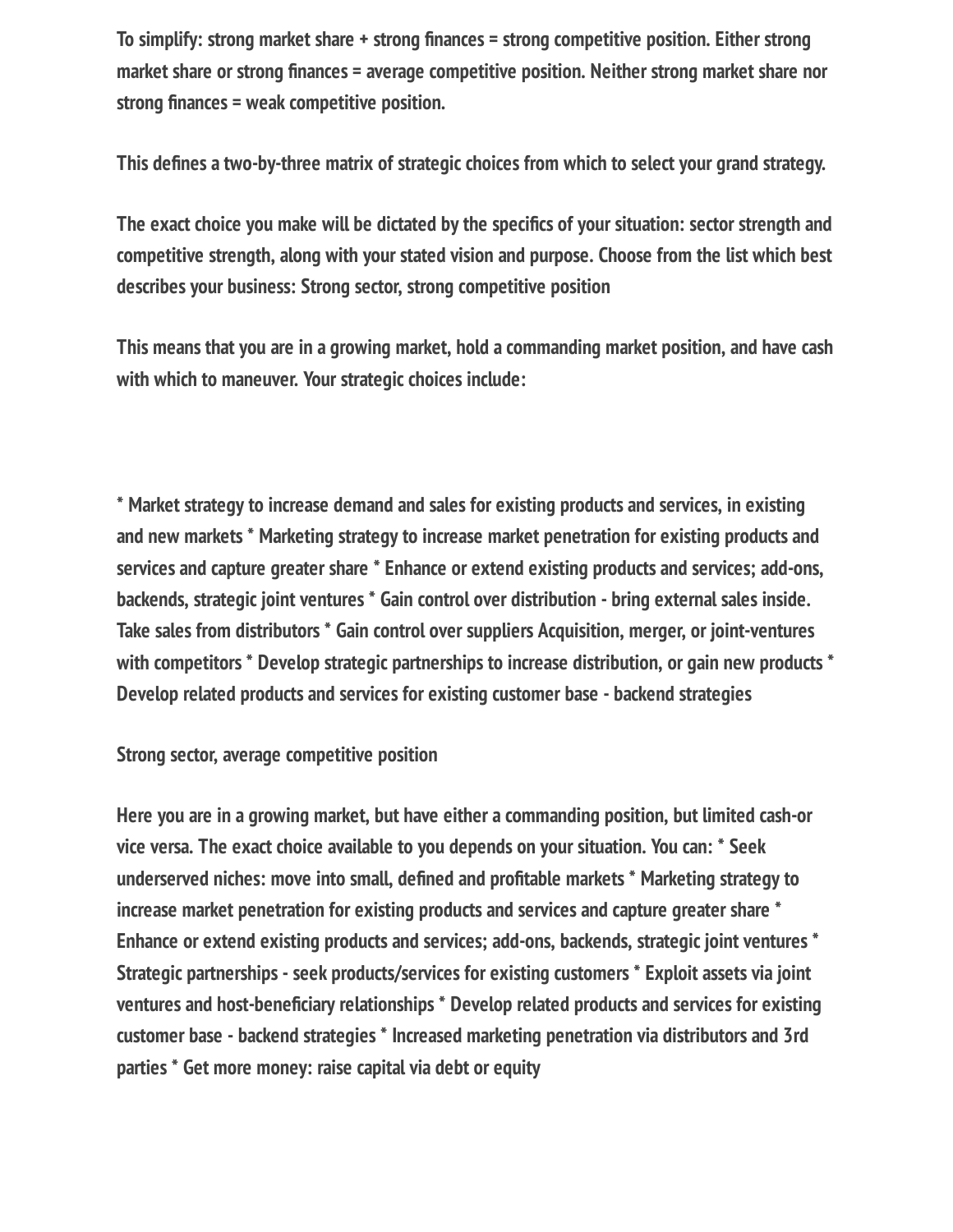**You are in a strong sector, but have relatively small market share, and limited or no cash. Your** choices include: \* Seek underserved niches: move into small, defined and profitable markets \* **Marketing strategy to increase market penetration for existing products and services and capture greater share \* Strategic partnerships - seek products/services for existing customers \* Develop products and services for existing customer base - backend strategies \* Sell your client base to a competitor or cooperator; or reposition your existing products to appeal to new customer types \* Sell the product line and use cash to reposition remaining assets \* Sell the company**

**Weak sector, strong competitive position**

**In this case, you dominate a weak market and have cash to exploit your position. You should: \* Add related products and services for existing customer base - backend strategies \* Add unrelated products and services for existing customer base - backend strategies \* Add new products and services for new customer base \* Create joint ventures in unrelated markets**

**Weak sector, average competitive position**

**You are in a mediocre position in a weak market. Depending on your exact circumstances, you can retreat, use what's left of your cash to buy your way out with new products, or try to enroll a strong partner. Choices include: 1. Reduce costs however you can 2. Add related products and services for existing customer base - backend strategies 3. Add new products and services for new customer base**

**4. Seek to dominate the smallest definition of your market using low- cost / no-cost strategies 5. Create strategic partnerships and joint ventures**

**Weak sector, weak competitive position**

**Sorry to say, you are in a bad place. In a word -- retreat! You can do this by: 1. Reduce costs however you can 2. Sell product line 3. Sell company**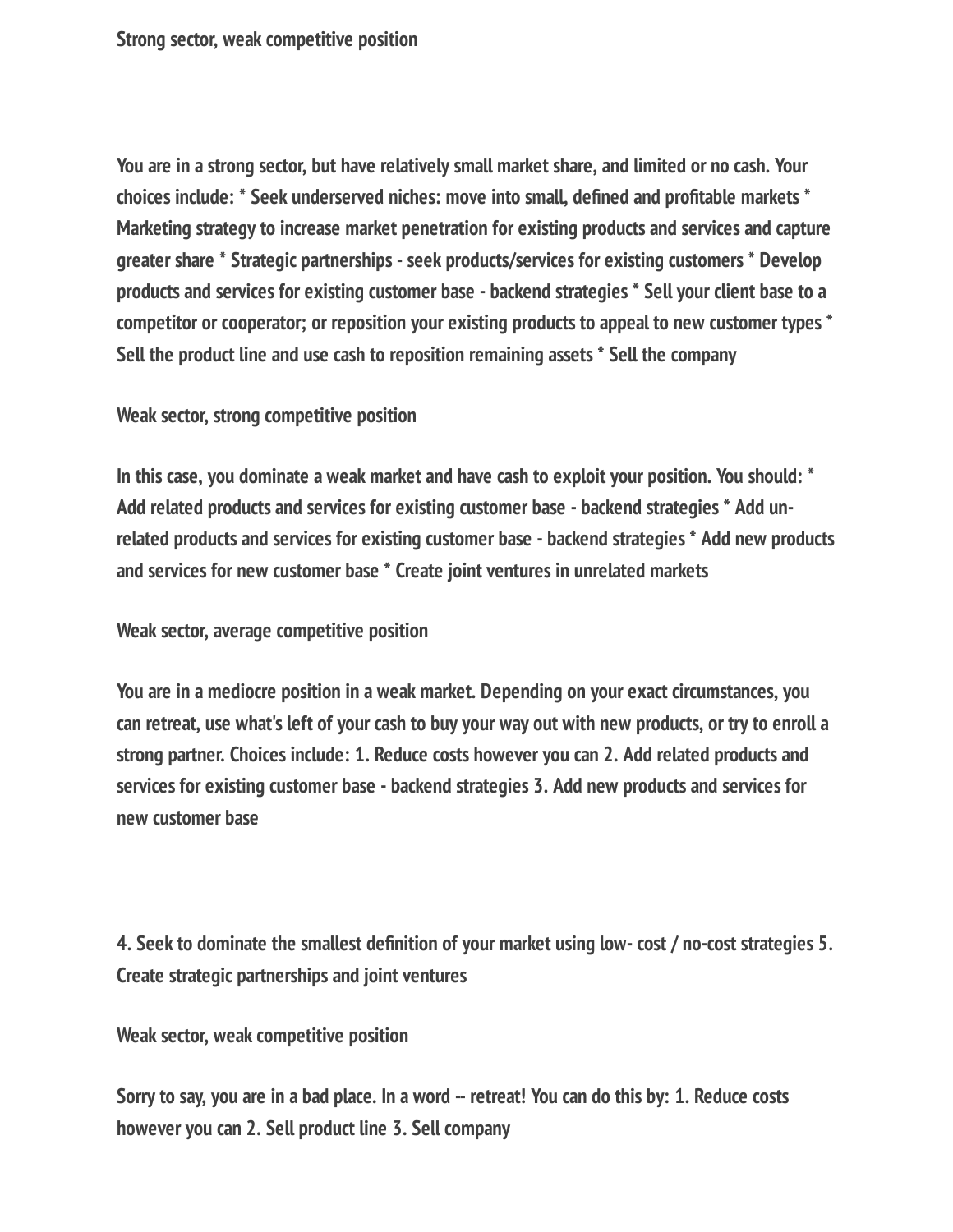**If you don't want to liquidate, seek to expand your marketing using low-cost / no-cost marketing strategies - but this may be a losing proposition**

**Also, as above, attempt to create strategic partnerships and joint ventures, but it may be difcult to attract partners to a market with poor fundamentals. At this point you might say, "...sell the customers? Sell the company? No way. I'm holding on." That just isn't a strategic point of view.**

Strategy says you can make more money doing something else -- so you best start thinking about **it.**

**In general, these choices are listed from most attractive to least. Your organization's best choices will be based on your particular circumstances.**

**By now you have formulated a vision, gathered analyzed your external environment and organization, identied relevant strengths, weaknesses, opportunities and threats, and begun to zero in on a grand strategy. That should keep you busy for a while.**

**In The Secrets of Strategy, Part II, we'll complete the process.**

**Remember-you don't need a strategy. But having one increases your chances of generating the** greatest profits from your resources. After all, that is the whole point of strategy.

**Of course you've heard that when you do what you've always done, you'll likely get what you've always got. In this case that means playing the tactical game: coming up with acceptable--or worse-- comfortable options and executing them as time permits. Likely, what you'll get is** business as usual, and things will be... well, they'll be fine.

But "fine" may not be what you're after, and you are probably reading a series called "How to **Create Strategies That Work" so you can do better -- perhaps much better...**

**And if you are willing to take some time and do your homework: the research, inquiry, analysis, synthesis, and the activation of strategy -- you can add dramatically more power to each one of your individual tactics, and potentially revolutionize your entire business.**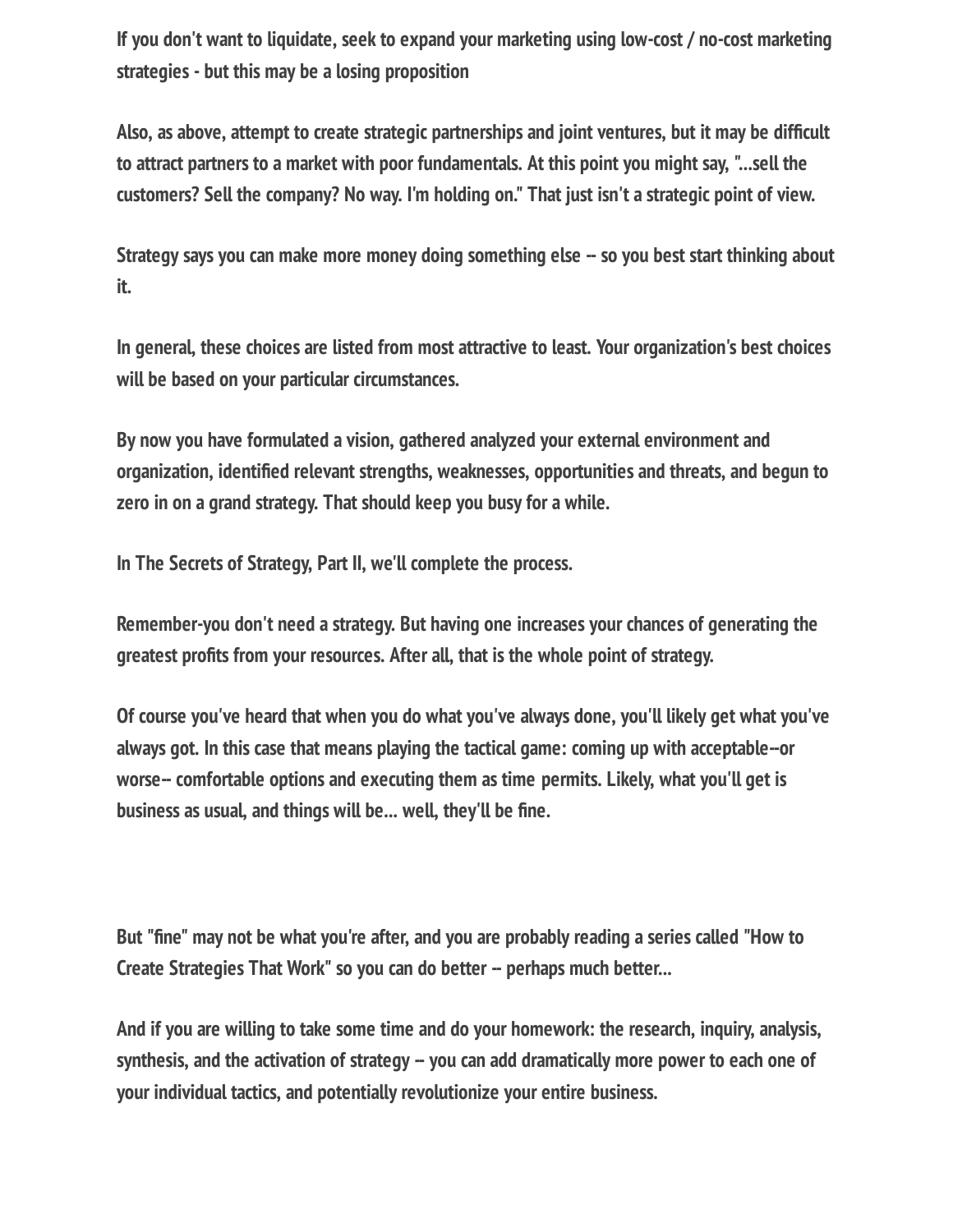**In the beginning of this series I showed you how to start the process of selecting a marketdominating business and marketing strategy.**

The first four steps are:  $-$  Set your vision  $-$  Gather environmental and competitive intelligence  $-$ **Take stock of your organization's strengths and weaknesses - Answer the Global Strategy Question**

**I covered those in The Secrets of Strategy, Part 1. In this article I'm going to cover the next four steps: - Establish decisive objectives - Rate and rank your "SWOTs" - Match your internal and external factors to identify strategic alternatives - Select the highest-impact strategies for implementation**

**Establish Decisive Objectives**

**Strategy is contextual. This means you should not make any kind of strategic decision--choosing** strategy A over Strategy B, for instance -- without first setting a context with Decisive **Objectives.**

**The word decisive is from the Latin decidere, which means to cut off. Decisive objectives are the** goals that cut off irrelevant business opportunities and distracting details. They define the **boundaries of your company's efforts and direction, and establish the measures by which you will gauge your success.**

This step is to select company-defining goals, the attainment of which will mean your vision has **started to become a reality. These objectives or goals should relate to the following:**

**In what markets will you do business?**

**What market share will you have? Will you be a marginal player with a small percentage, a big player with a signicant portion of the market, or will you dominate your market and crush all competition?**

**Where will you operate geographically? This question ties back to the issue of market share; you might dominate the market locally but be a small player nationally.**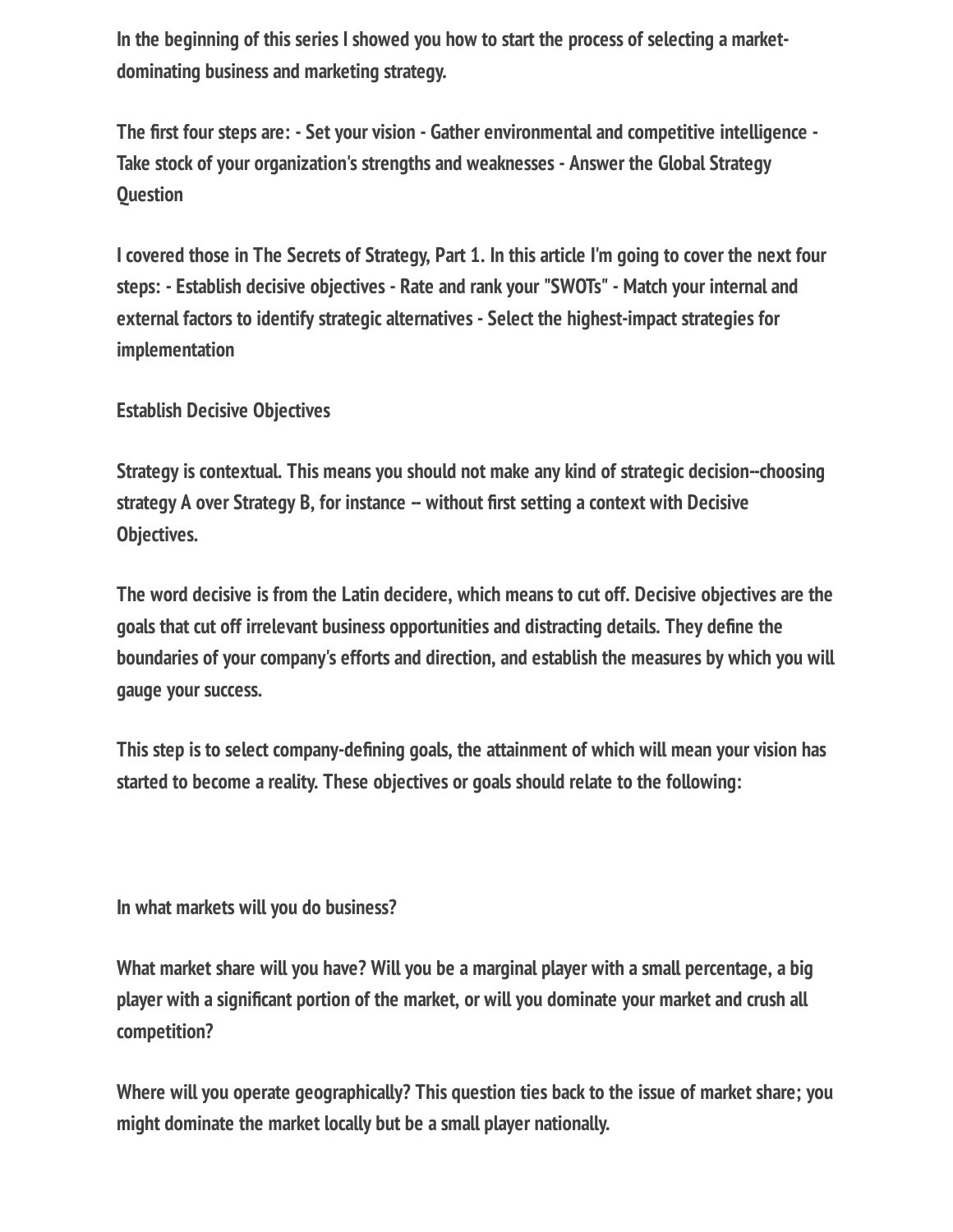How much revenue and profit will you earn? Larger revenue goals will have different strategic **needs.**

**What impact will your business have on your industry, your community, your world?**

**How will you exit your business? Will you run the business and eventually pass it on to family members? Will you sell it privately? Will you go public?**

**These are examples of the kinds of goals which shape your company. The decisive objectives create the context for the strategy alternatives you generate.**

**Rate and rank your "SWOTs"**

**Previously, you analyzed your external environment and internal strengths and weaknesses. Now rate and rank the most important factors.**

**Evaluate each external factor: is it an opportunity to be taken advantage of, a threat to be defended against, or is simply something neutral you can safely ignore? Do the same for your internal factors: are they strengths to capitalize upon, weaknesses which much be bolstered or outsourced, or neutral conditions?**

**Using your Decisive Objectives as a guide, select amongst the potential opportunities, threats, strengths and weaknesses, those factors you consider critical to the success of your business. (Ignore the neutral factors.)**

**Group the critical factors into internal and external. Rate each internal factor from .01 to .99 based on its perceived importance to your business. The total should add up to 1.0. Do the same for the external factors.**

Select the top five to ten internal factors and external factors matching.

**Match your internal and external factors to identify strategic alternatives**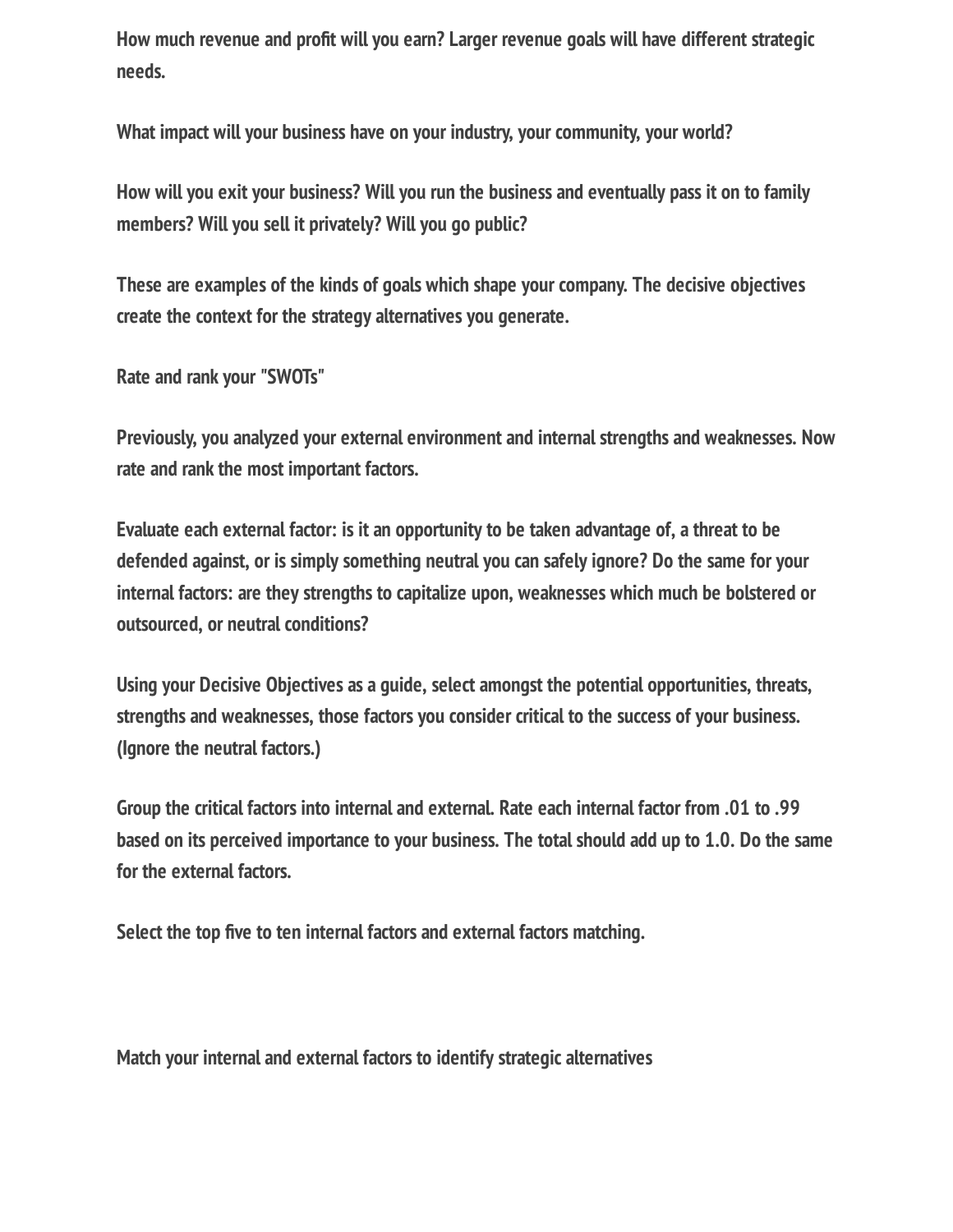**Matching combines each internal factor with an external factor, generating a potentially relevant** strategy. A software manufacturer might match an internal strength such as flexibility with an **external opportunity of a new law in a related industry, yielding a strategic alternative to** reconfigure the software and provide solutions to the new legal requirements.

**Or, a duck farmer might match his internal strength of breeding expertise with an external opportunity demanding low-fat, high-protein foods to yield a strategy selling low- fat duck.**

**Strengths are matched with opportunities to create SO strategies. These are generally your strongest, highest leverage options. Strengths match with threats to create ST strategies. These use your natural assets to minimize external threats to existing revenue streams and your** current competitive position. But since the best defense is often a strong offense, you may find **yourself reverting to an SO strategy -- typically a better alternative.**

**WO strategies use external opportunities to reduce the impact of internal weaknesses. Of course, you may simply choose to put your resources into areas of strength and outsource weak factors.**

**WT strategies are the weakest of all: defensive approaches designed to minimize internal weaknesses or external threats. Sometimes necessary to protect weakening revenue streams, there are often other, more powerful approaches that take better advantage of company strengths.**

**This process is often called SWOT, named for the four types of internal and external factors. I prefer to call it SOT, since the most powerful options will not pay much attention to weaknesses. In our business philosophy you will gain more ground more quickly by amplifying and exploiting your strengths and outsourcing -- or ignoring -- the areas in which you are weak.**

**Select specific strategies for implementation** 

**At this point many people choose to intuitively select which strategies to pursue. Others may** prefer to bring rigor to the ranking process. This final step combines your various subjective analyses into a defined framework, giving each strategy a strategic impact score.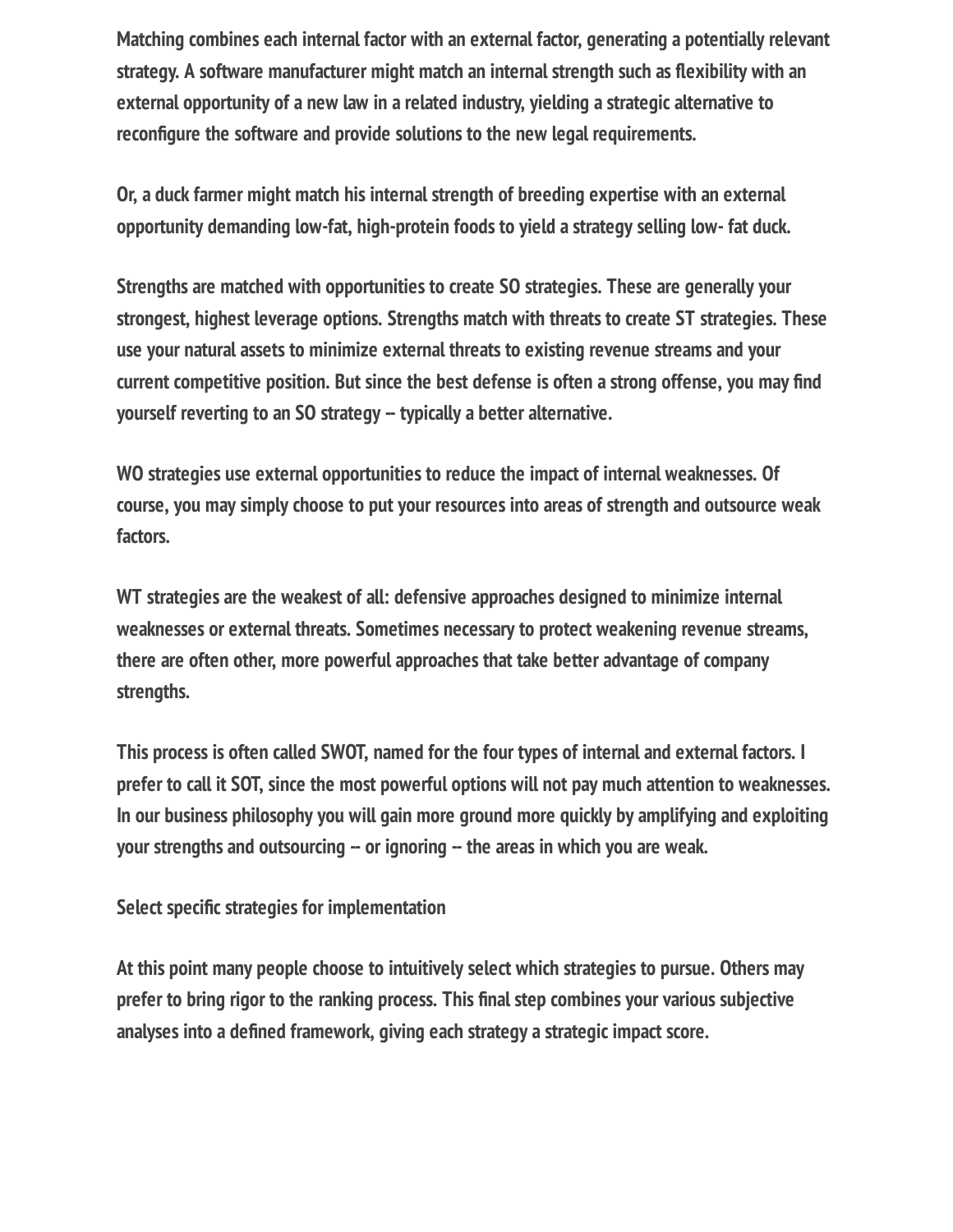**Compare your new strategic alternatives to your list of critical factors to find those factors affected by each strategy. For each match, rank the attractiveness of the strategy relative to the factor from 1-4 (1-not attractive, 2-somewhat attractive, 3-reasonably attractive, 4-highly attractive) and multiply it by the factor's rating (.01 - .99). Sum all the scores for that strategy into a total "strategic impact score."**

**Lastly, select your go-forward strategies based on the highest strategic impact scores.**

**This is a demanding process with many steps, but it is well worth the effort. The strategies you create will take greatest of advantage of your strengths and opportunities, while protecting your company most effectively against threats and weaknesses. They will provide your company with leverage to make the most of your assets, your competitive position and your markets, all while insuring your strategies are consistent with your company's vision and goals.**

**Before we start, I need to tell you something . . .**

**I. Most sins arise from: FEAR.**

**II. Most virtues arise from: LOVE.**

**III. Sins, vices and negative tendencies demonstrate weakness, while virtues demonstrate strength.**

**In my opinion the biggest virtue of all is COURAGE/CONFIDENCE, because it is the direct fruit of love, which dissipates fear and sow all other virtues in human's hearts.**

**This is a series of articles about this subject. The whole series contain the following articles . . . 1. Pride 2. Envy 3. Gluttony 4. Lust 5. Anger 6. Greed 7. Sloth**

**PRIDE**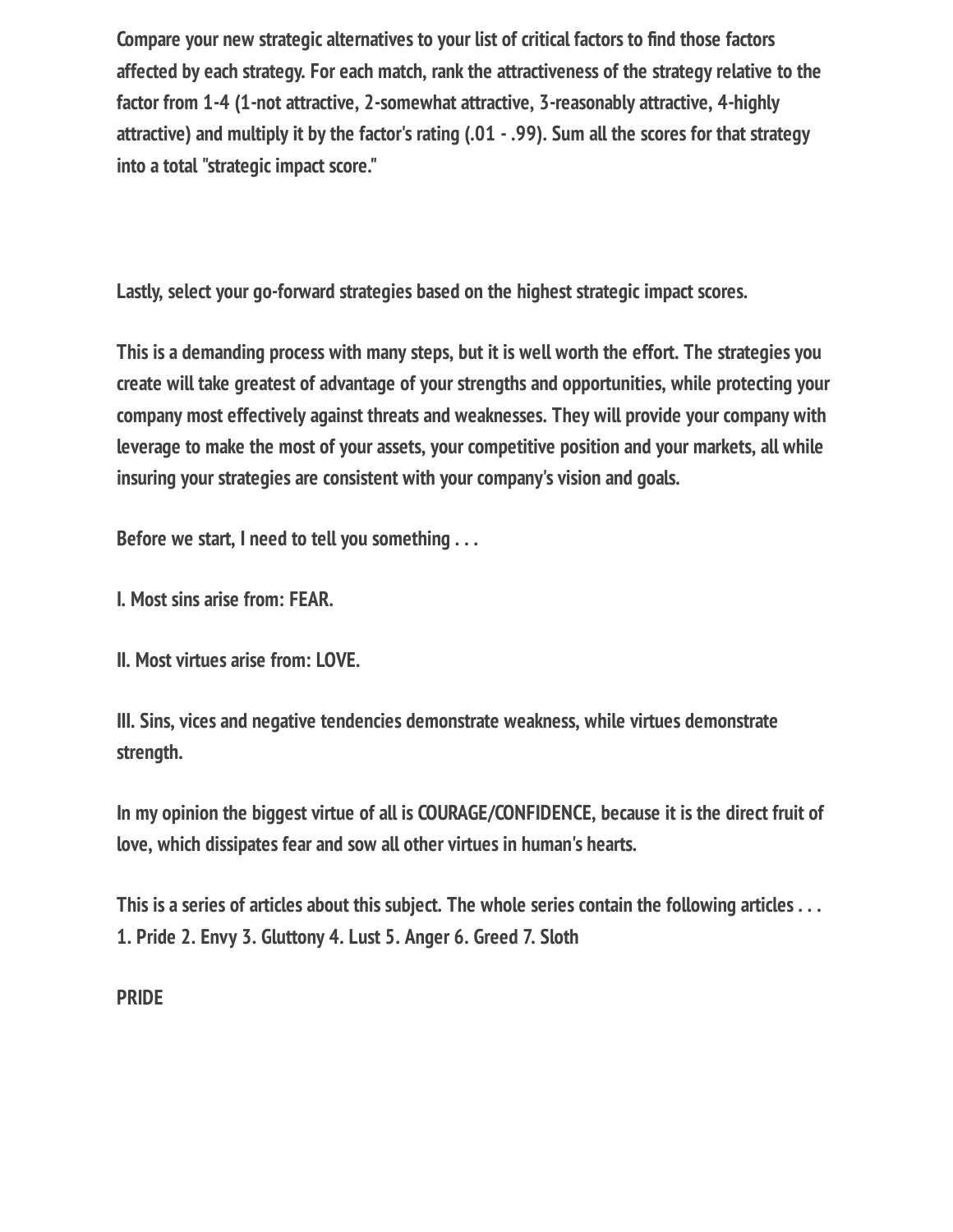**Some people simply have too much pride. They are the best. They know everything. They do everything right. Everybody else is wrong. Nobody seems to know anything, but them. Other people are ignorant, lazy, inferior. They feel they are surrounded by idiots. They do not understand why they are not rich already. After all they deserve to be rich.**

**They believe that it is unfair for them to live as common people, like a poor or middle class person, because they know that they are wealthy, they just don't have the money. They have class, style, intelligence, everything. They are not just like other inferior human beings.**

**Proud individuals suffer a lot when they can not live up to their expectations. They feel it is unfair. They deserve to be on top of the world. They deserve to have. It is all about them, them, and them again. That's how they think. They compare themselves to other people. If other people have more than they do, they feel bad about it. They don't necessarily hate (feel envy for) others, but they compete to win, to be the best, in everything, always, with everyone.**

**Pride is competitive. You want to be better than others. You want to have more than others. You want to seem smarter, more attractive, wealthier, healthier, stronger, etc, etc; because after all, you are the best and you want others to tell you so and recognize it.**

**You want to be worshiped in some way for one, many or all of your qualities. You want everyone to notice that you are different, that you are better, because it is true. You feel better than others and other people should notice it and accept it, otherwise you will get disappointed.**

**They must honor you and respect you because you are superior. You have a position, an** education, a career, a business, a financial position, a body, etc. You are, you are, you are, very **proud of yourself.**

Proud people are the haters' nightmare because proud people use to flaunt it and show it. The **jealous person may be resented because of other people's sudden prosperity. You don't have to do anything for them to feel bad about it. Now, if on top of that you excessively show to the world what you are, what you have and you even tell them in their face: I am better than you, imagine how you would make them feel.**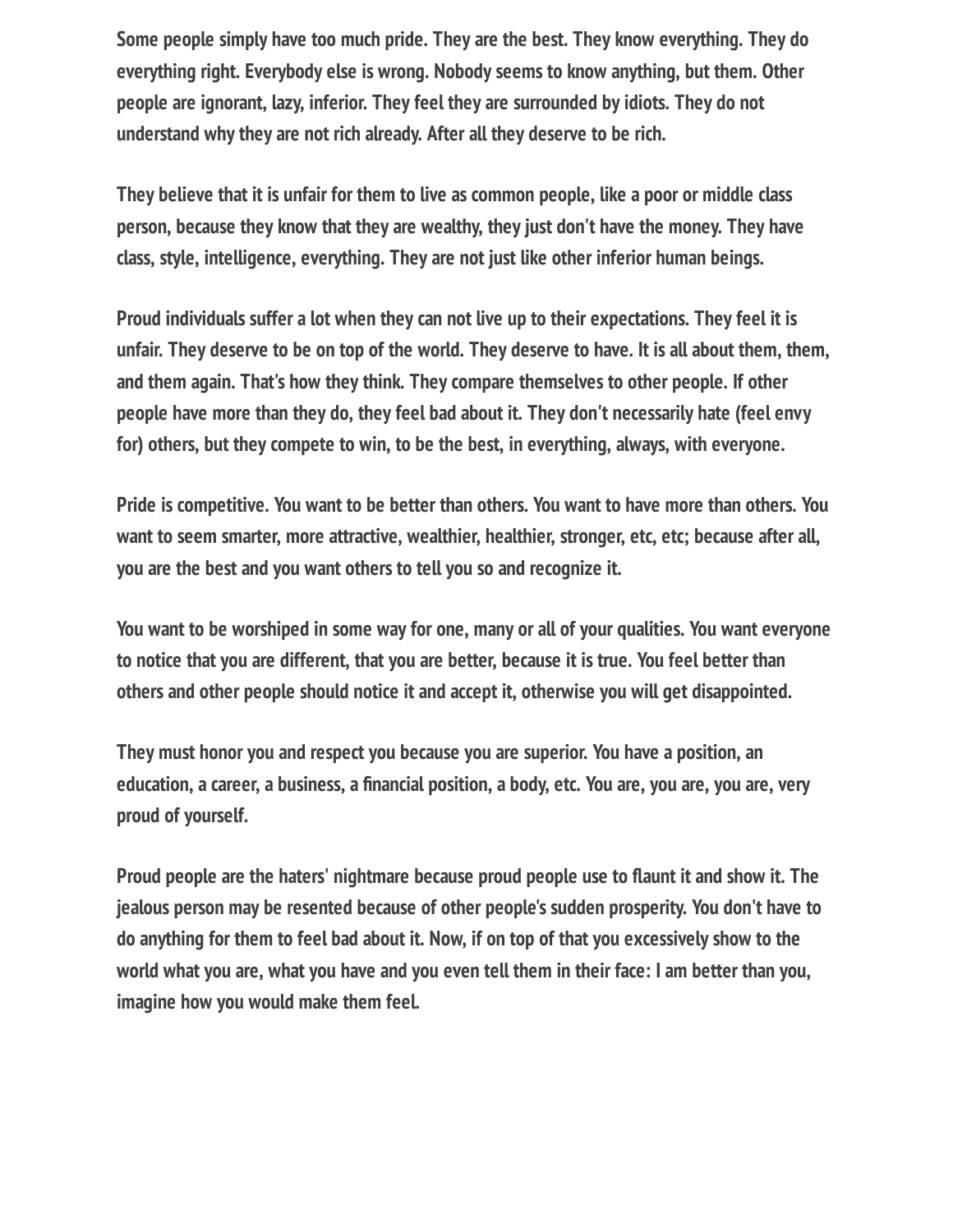**On the other hand, many people that have too much pride don't care about that. In fact they** enjoy it. Some proud people enjoy the envy that others could feel for them. They want to flaunt **it and make others suffer for it.**

**Understand that you could be the most miserable person on Earth and still have too much pride. Even poor people if they are too proud of whatever they are or whatever they think they are or deserve, will seek ways to receive the worship, honor and rewards that they think they deserve.**

**Pride is associated with vanity. You want people to look at you, your skills, your material goods (house, car, cloth, etc) and say: Wow, I want to be him/her or wow I like him/her, he/she is the best, he/she is sooo rich, sooo cool, sooo pretty. Do you get the point? It is all about you.**

**The proud person cares a lot about what other people think and say about them. They are always right. They do not care to change because they are always right and other people are always wrong. They care about what others say to correct their mistake. They want to know who is making negative comments to convince them and show them that they are wrong.**

**Proud people suffer a lot when they can not live up to their standards and their standards are usually quiet high. They want to be on top, if possible God himself; or at least the richest man, the hottest woman, the strongest one, etc. They exert a lot of energy into, again: themselves. Even if they feel empty inside, it doesn't matter, what matter is the appearance. Right? Wrong!**

**The proud people are the hardest to convince that they are wrong, because they feel that they are always right. They have a too elevated opinion about themselves. They can not look themselves in the mirror and see their real image. Sometimes the image they see is far superior to the real one.**

**Understand something, we can very easily see other people's defects, but it is not always easy to discover our own defects. This is specially true for proud people, who think that they are always right and they don't need to change. They don't need to listen to anybody else. They are right and others are wrong. If other people don't do what they say, then they have a problem or something.**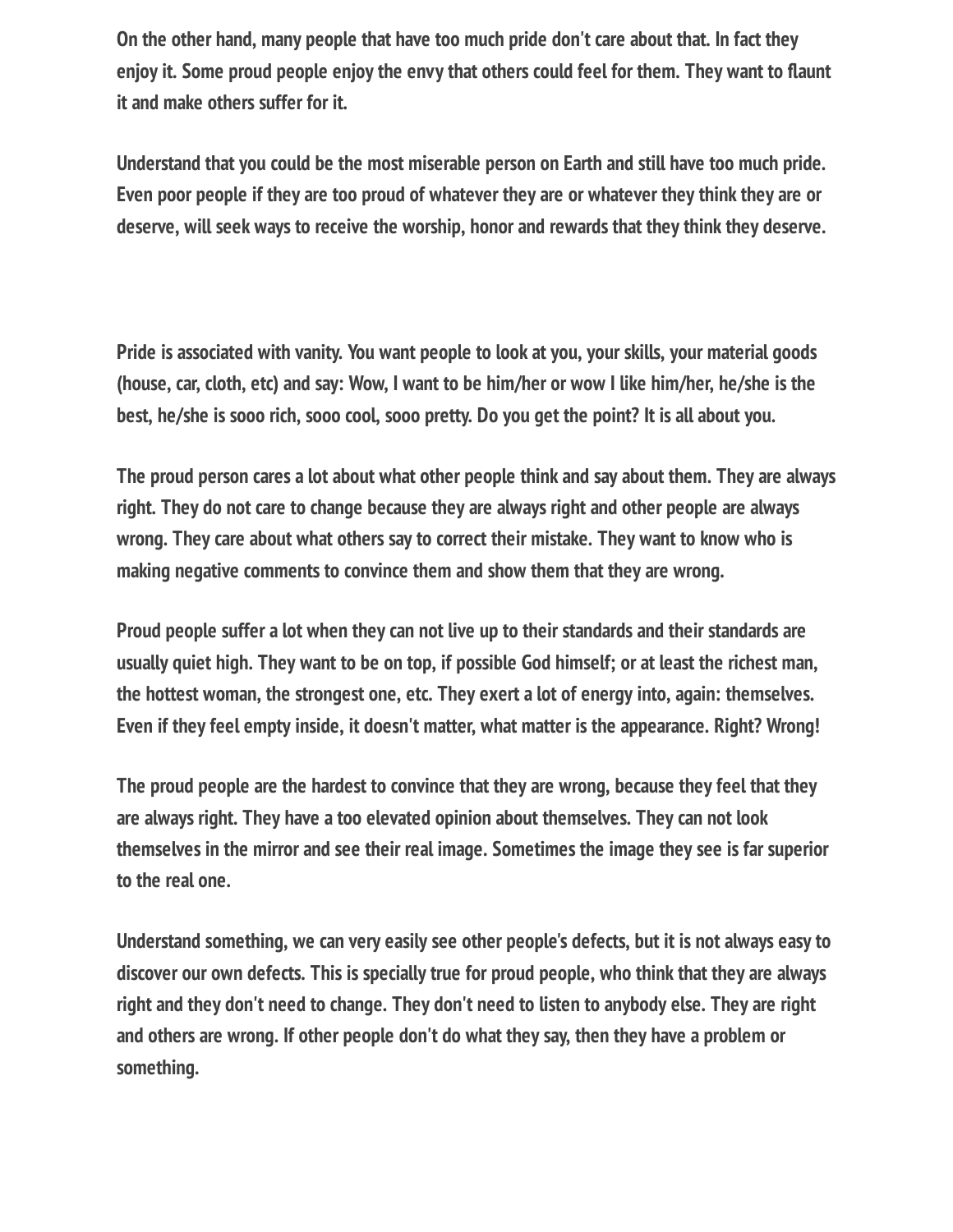**Proud people do not accept negative feedback. They hate negative feedback. They take it like an offense. No one has to tell them what to do or how to do it. They feel that they know everything. Just a simple suggestion and you could start a discussion with them.**

Proud people try to hide their difficulties. They minimize their problems and maximize their **success. They don't leave space for mistakes. They are not honest with themselves and live a life of looks.**

**This is dangerous. Pride has been considered one of the root sins from which all others arise. Pride is blind. You can not convince a proud person that he/she is wrong. They won't listen to you. They will pretend that they do, but they won't, unless they recognize that they have too much pride and decide to change. Now, let's stop talking about pride and let's talk about the virtue it opposes: Humility. The humble person do not compare himself/herself to others. They** will want to have some things, for their own pleasure and to fulfill their needs, but not to be **better than others.**

**The humble person listens to what others tell them. He/she sees feedback (positive or negative) as suggestions. They know that some people may feel envy for them. So, they scrutinize the** feedback to find out if the person talking has reason or not. Smart humble people know that **feedback is one of the most important parts of running a business. They want to know any suggestions that their clients or employees have for them.**

**Humble people do not expect to be on top of everybody else. They do not seek to be in a high position just for the pleasure of being on top. They do not seek the envy of others. They do not care much about what others think about them, except for the purpose of seeing how they can improve themselves based on the feedback they receive.**

**Humble people do not believe that they know everything. They do not think that they can do everything on their own. They seek the advice of others. They do not believe that they deserve it, they just believe that they can earn it. To be humble doesn't mean to have low self- esteem. You know you can do it, but you accept that you are not perfect.**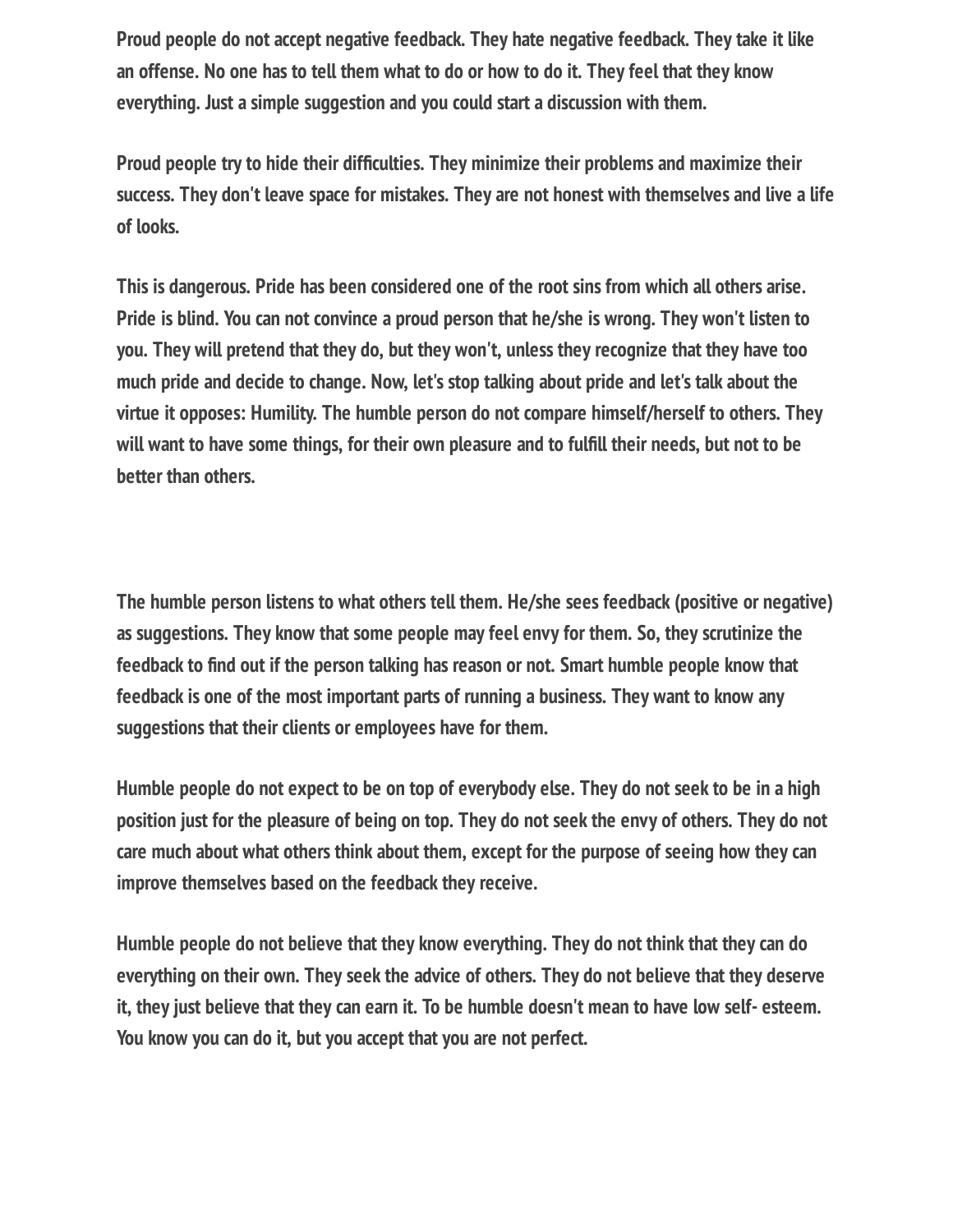**Something else, you do not try to hide, minimize, or otherwise suffer for your mistakes. Again you accept that you are not perfect and you don't struggle to be perfect, because no one is perfect after all, only God. You always try to make no mistakes, but when a mistake happens, you don't suffer because of it, you learn from it and move on.**

**How can you apply all this to your business. You can do it in many ways. First you can be the business owner with a lot of pride and you may not realize how much that could be damaging your prots. Life is not about receiving, it is about giving.**

If everything is about me, my product, my service, my corporation, my profits, my business, me, **mine, myself, myself alone, I did it, I know and I can; people will stay at a distance. Trust me, with such attitude most people won't like you. For example, if you are selling a product, do not focus on describing the features that much. Other individuals do not care about you, your product, nor anything else but this: What's in it for me?**

**Whenever you see a customer, understand that he/she will be asking you that question even if he/she doesn't speak. How useful is your stuff? Where is my gain in here? Those are the questions they will have in mind when they come to purchase something.**

**So, instead of saying: This product is a diamond! It took years to be made. A lot of research have been put into it. Say something like: This product is useful for 7 different things. Give all the details and then say: It will also save you time and money. Explain why. Then something like: This product can improve your life in at least 5 ways. Explain how it can improve your customers' life. That's more or less the idea. I guess you get the point.**

**Another way to apply this concept is that if you are too proud, you may not consider some important data that your employees or clients are submitting to you regularly. This could come to you through ideas, comments, suggestions and even negative feedback. Humble people listen and change if necessary.**

**ENVY**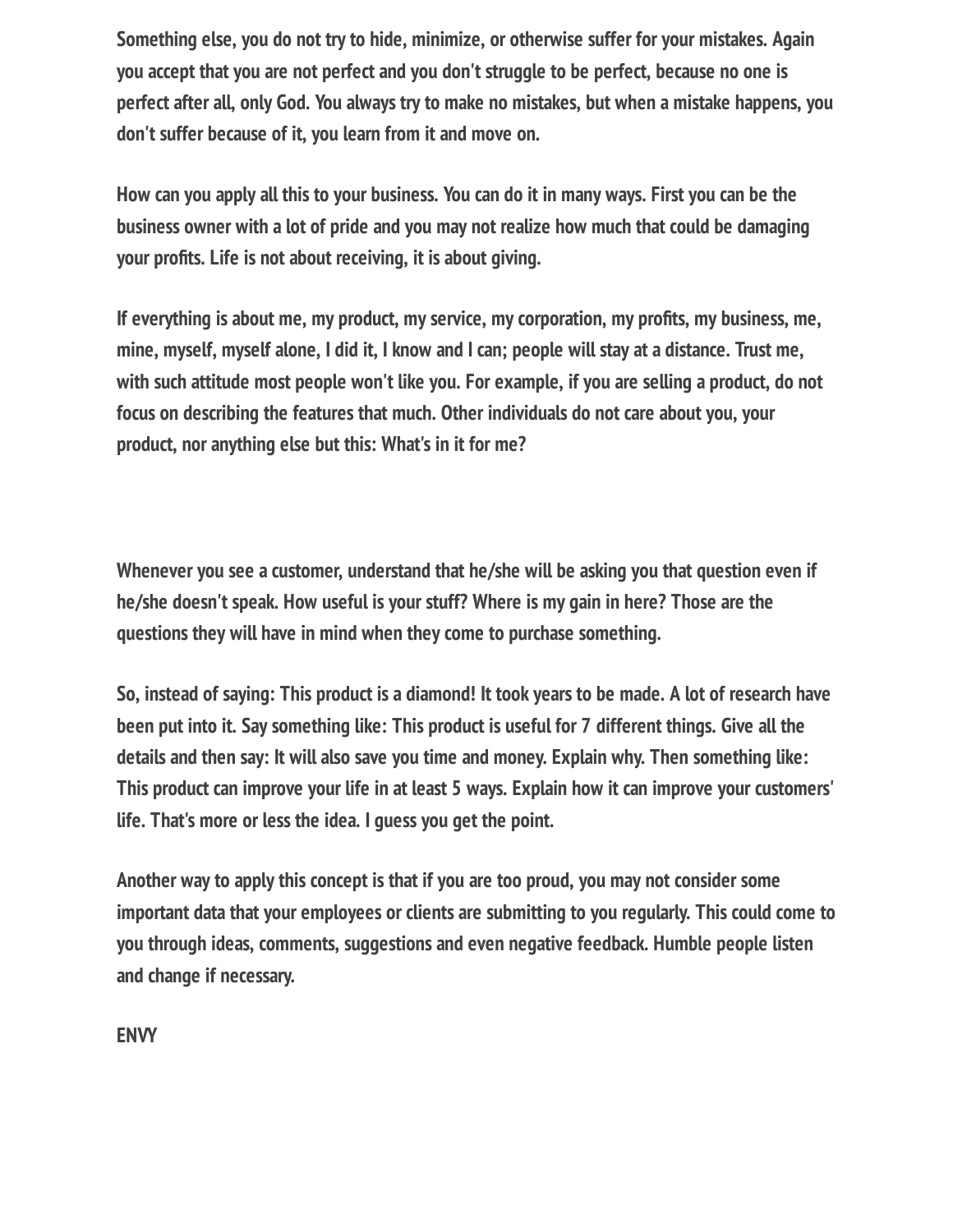**This is a very destructive sin. It has to do with jealousy and malice. It is perverted love. To feel envy is to love other people's things, status, skills, character, luck, etc; but this love is obsessive. You want that which other people have and you want it badly. If you can't get it, then you start hating the people that have that which you want.**

**When it comes to envy, there is no limit. People can envy anything and everything. Individuals that have this tendency imagine things about others which aren't true. It is hard to deal with them, because they feel bad about you already. They may think that you don't deserve what you have. They see ghosts in other people that aren't real. They judge and criticize without reason. They resent your prosperity.**

**This tendency is associated with the desire to see others fail and come to harm. Often when you feel envy, you also feel that person who is awakening those feelings, deserves to be punished. You perceive that somehow they hurt you in an invisible way, but you don't have prove or reason enough to ght against them and that makes you even angrier.**

You just want to fight or get rid off these fastidious people. You want to put them down. The **envious individual believes that others are too proud of themselves. They can not stand proud people. The funny thing is that many haters, are also very proud of themselves, which makes it even harder for them to cooperate with others.**

**They want to have what other people have and they want it now. They suffer because of this. They can not resist the prosperity that others receive. The truly envious person seeks the harm of others. Their pleasure is to see other people's fail. If you feel envy for someone, anything that person does to you, to bother you, will be magnied several hundreds or thousands of times. Anything that person does to you, to help you, will be seen with suspicious eyes.**

**You believe the person you envy is evil. If they help you in some way, you may feel bad about it. Why would they want to truly help you, if they are evil, right? They are scum. They have everything made up for them and you have nothing while you have to work a lot for the pittance that you get.**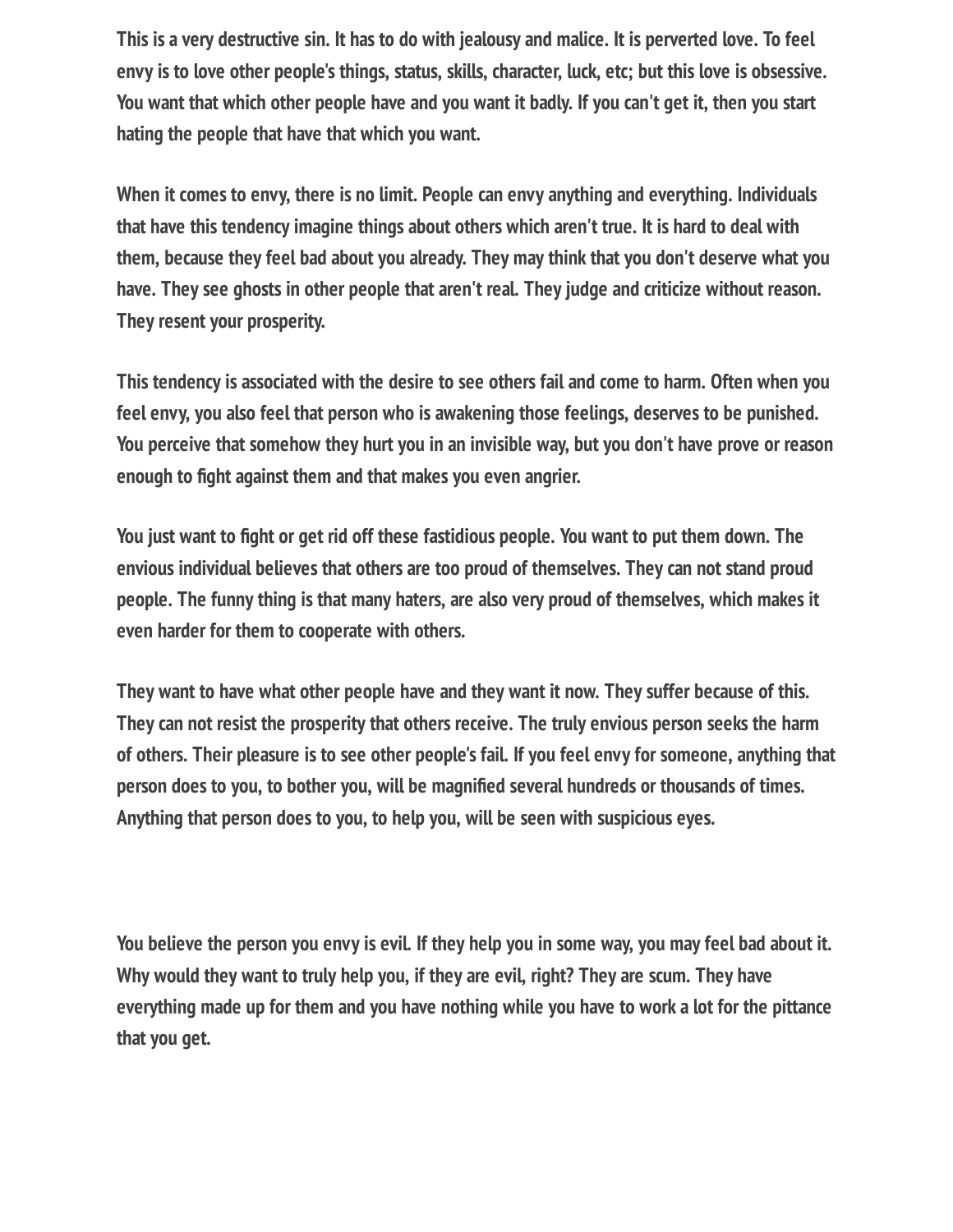**Can you see how this tendency gets you far away from prosperity? Instead of focusing on building your own wealth, you spend time thinking, judging, criticizing and telling defamations about the people you envy. You spend time unproductively and you reap what you sow. Then you don't get what you want. In fact you put it far away.**

**The Bible says: Do not covet your neighbor's house, do not covet your neighbor's wife . . . nor anything that is your neighbor's. One of the reasons people steal is because they feel envy of others. They want what other people have, they can't get it by other means, so they just steal it.**

**There are some things that can't be stolen though, like an individuals' character, age, luck, intelligence. I think this makes the jealous person even more jealous, because they know that they won't be able to steal those things. The haters can not love. They are angry, sad, frustrated.**

**Based on this fact, the thing they hate the most is to see the person they hate happy. If they perceive that despite their efforts, you keep on loving other people, everything you do and you are joyous in life, they will feel like dying. Remember that envy is an unjustiable desire to harm** others. When someone feels envy, the only justification for this desire to do evil is that they **want other people's stuff and they can't have it, so they hate the people because of this.**

**Envy is undistinguishable from pride at times, because to feel envy you must compare yourself to others. Then you say: He/she has something that I don't have. I want it, and I want it badly! I don't care about working for it. I just want it! Why does he/she has it and I can't get it? This makes me so mad. I will change my mind. I will work twice as hard to get it, and if I still can't get it, then I will hate them to death.**

**As you can see, envy is competitive. If you do not compare to others and you feel happy with what you have, you do not need to covet other people's stuff. Also, keep in mind that other kind of envy arise completely out of fear. It happens when you are above, in a high position or situation and you don't want others to reach you there.**

**In this case you fear that they take your place, so you envy their sudden prosperity. The point** with envy is that the hate it produces have no justification. You can envy other people's **prosperity even if you are more prosperous than they are.**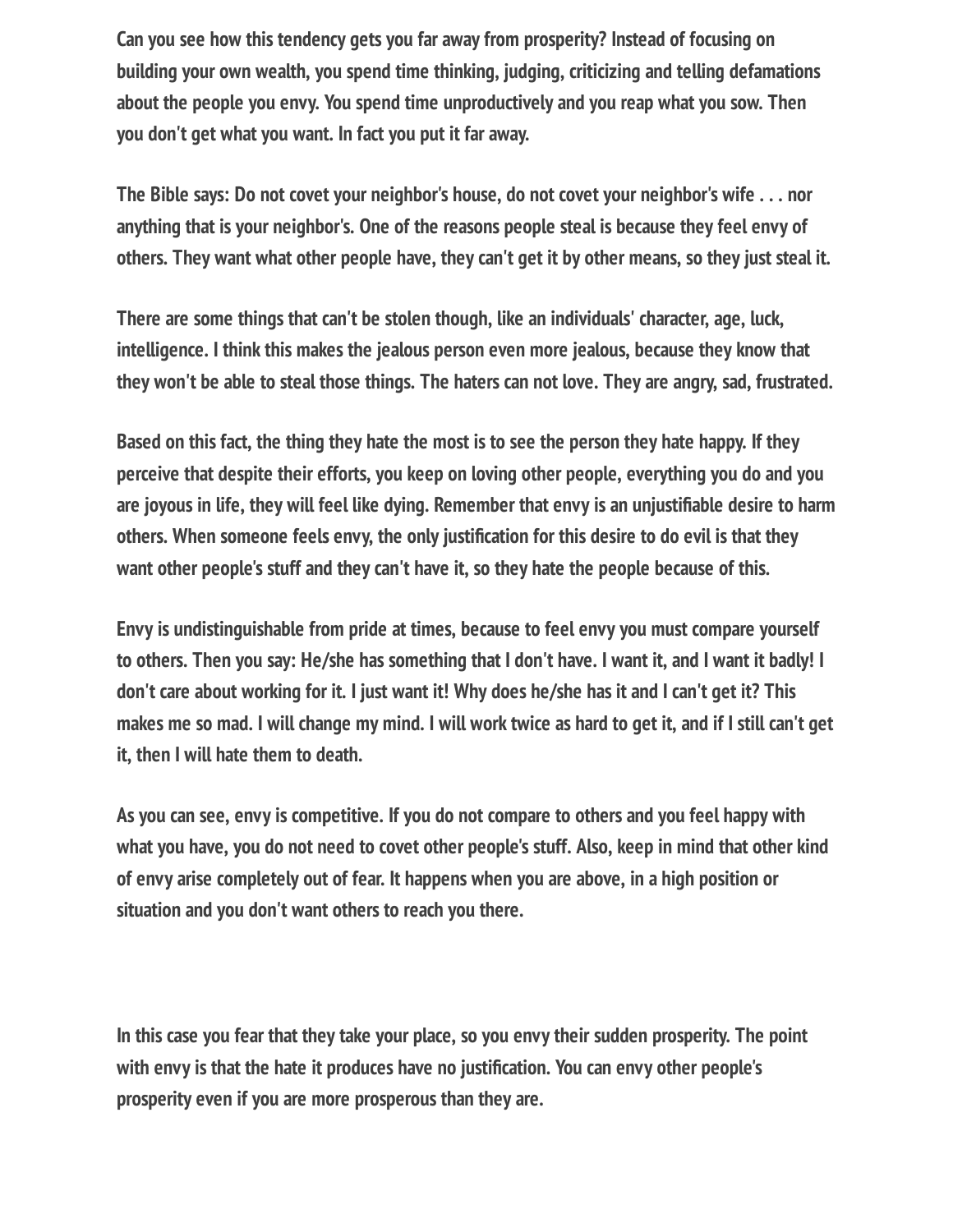**You should not fear envy. Some people fear that haters may damage them in some way. They call it the evil eye. This superstitious believe exists since Egyptians' time. Haters can harm you, that's true. Even if you are an atheist and you don't believe in the spiritual world, you must understand that when someone have secret unjustiable bad feelings against you, they could secretly do a great deal of evil to you just to put you down.**

**On the other hand, you should not fear envy. The reason is that when you fear anything, the fear opens the door to other negative tendencies. The Bible shows that we are not supposed to fear people, we are supposed to love people. If you can persevere in love, haters will burn away in** their own fire. Your purpose must not be though to make them suffer, because they are suffering **a lot already due to their attitude.**

**Now, let's talk about how you can apply all this knowledge to your business. Let's start by saying that you can not completely block the envy that people feel for you. You can drastically reduce it though by implementing some procedures.**

**Do not show off! Live a normal life without trying to pretend to be better than others. If you are wealthy, enjoy your wealth. Do not hide it and fear that you would offend somebody. Fear will** arise other negative tendencies within you. Enjoy your wealth, but do not flaunt it. If you are **truly wealthy, you won't need to seek other people's envy, they will envy you anyway.**

**If you like jewelry, buy jewelry. Now for example, let's say that you just purchased a new ring and went to a party with your business partners. It is a very expensive ring and you decide to start showing off. So, you put your hand in such a way that everybody sees the diamond and says: Wow I want that diamond! Do you get the point?**

**Even if you are humble, some people would still want the diamond, but by not showing off you will reduce the envy other's feel for you. The same with everything else: your house, your car, your business, your prots. Some people show off because they fear to be inferior. They want to intimidate. In my opinion showing off is a sign of immaturity, excessive pride and weakness.**

Some people are generous enough that when they find out someone is coveting something they **have, they give it to them. For example, let's**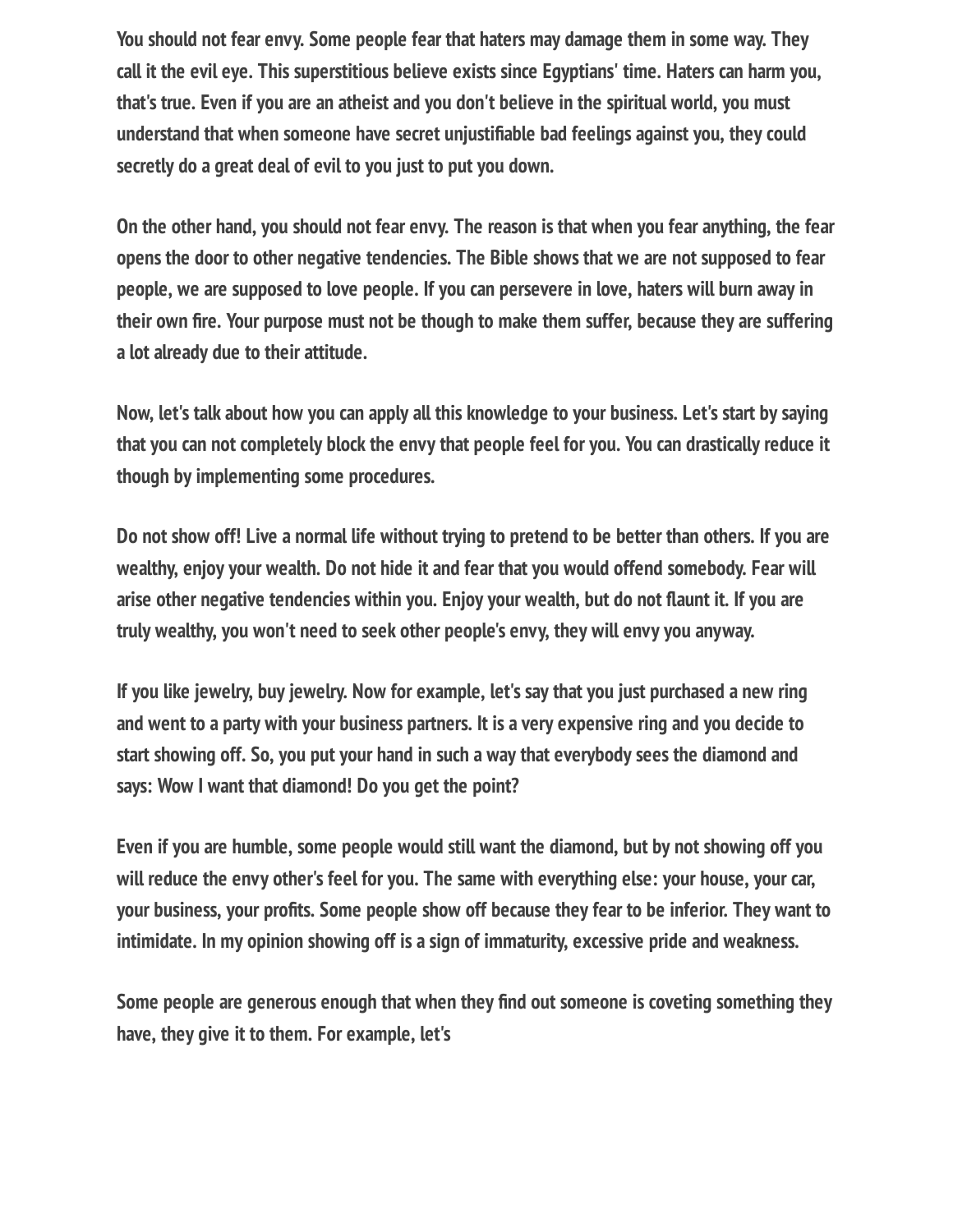**say that you buy a laptop computer. You have a high annual income, so this item seems relatively inexpensive for you. Then someone visits you and start coveting your computer. They show obvious signs of envy. You just give the computer to them.**

**Many times this cuts off the envy they feel for you. The person becomes your friend. They stop hating you and they stop loving your stuff. They now have your stuff and love you. This may seem like a joke for most people out there, because most people are not willing to do this. There are exceptions though, and I have seen individuals who are generous enough to behave in such a way.**

**The point is that even small gifts can make the difference. It can change the way someone thinks about you. Small gifts do not necessarily cost money. It could be just a matter of attitude, like when the jealous person truly needs a favor from you. If they truly hate you, they may come to you only when they have no other choice. That's your chance to show them your generosity.**

**There is a thin line between weakness and generosity. If you give because you fear, that shows weakness. If you give because you love, that shows strength. Giving not always has to do with money. There are many other aspects like sharing your time, teaching a skill, improving the life of others in some way, etc. I will talk more about giving in other article on this series.**

**Now, it is important that you don't let other people rip you off. As a strong business person you don't have to contemplate any kind of injustice. Do not argue with liars. Send them out. Stay away. Resist evil people and they will desist and leave.**

**You are not supposed to give anybody what you need for your own support and maintenance. The example that I show above works better with people that are not asking you for anything. They may show obvious signs of envy, but they do not request anything from you. They just resent that they can't have your stuff.**

**Now if someone comes to you with that you have too much and I have too little (so you have to share) attitude, you should not give them anything. Such an attitude shows not only envy, but also arrogance (pride). Opportunists may be looking for the chance to dig generous souls. Don't give them that chance, even if you watch them leave saying things like: greedy bastard!**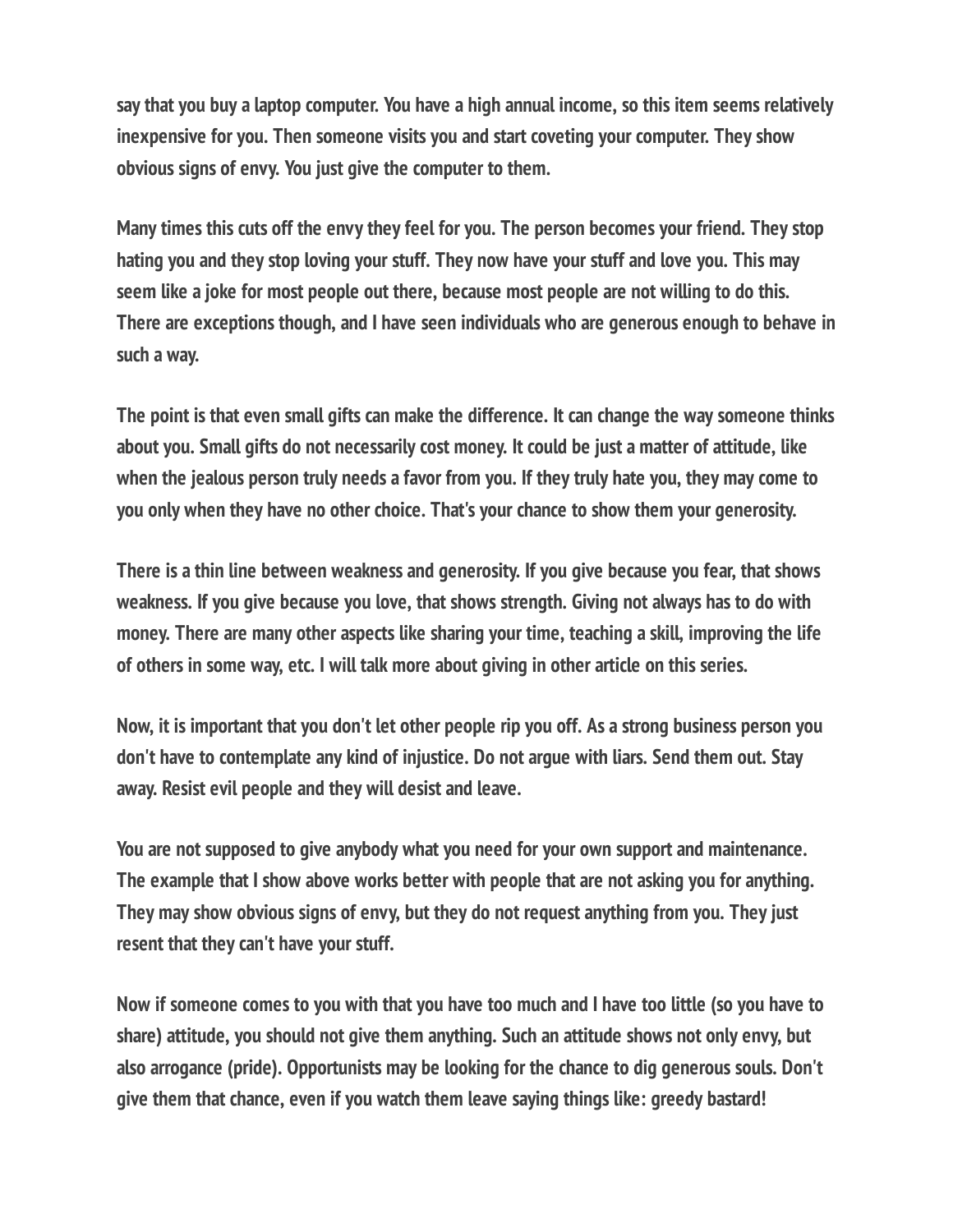**There is a stereotype about wealthy people. Once you are rich, people automatically tend to** think you are selfish and greedy. This is specially true for those who tend to envy others. It is **often better to share your stuff with people who have not requested anything from you; with people that do not try to trick you, deceive you, lie to you, ask from you, etc.**

**That's why I say: do not give too much! If you are too generous, haters may hate you more because of your generosity. You can not completely change the way everybody feels about you. On the other hand, if you sow the good seed, you will reap the good fruit.**

**Imagine yourself very wealthy and very generous at the same time. Imagine that you bless some haters by offering them for free some of the things they hate you for, to cut off some of their envy, just for fun. Then they leave your place saying: Wow, this greedy bastard is very rich for** sure, because he/she even gave me some of his/her stuff. Then they do not get satisfied and **after a few days they come back for more.**

**Also, keep in mind that some people may feel offended if you offer them something for free. If you are truly wealthy, they may feel that they can not reciprocate the favor. For example, if you give them something too expensive and they are not opportunists, all the opposite, they have some sort of inferiority complex, they may feel bad for this and hate you more.**

**Being rich is not as easy as it may seem. There are many rare feelings associate to wealth. Unless you learn how to deal with them (your own feelings and those of others), wealth may burn you and bring you sadness instead of happiness and satisfaction.**

Now, let me mention this before I finish. On the example above, you have a better choice than **to give the laptop computer yourself to the person that is feeling envy. If you can afford to give the item (whatever it is: a ring, dress, sunglasses, computer, etc) and you feel happy doing so, you may choose to do it secretly.**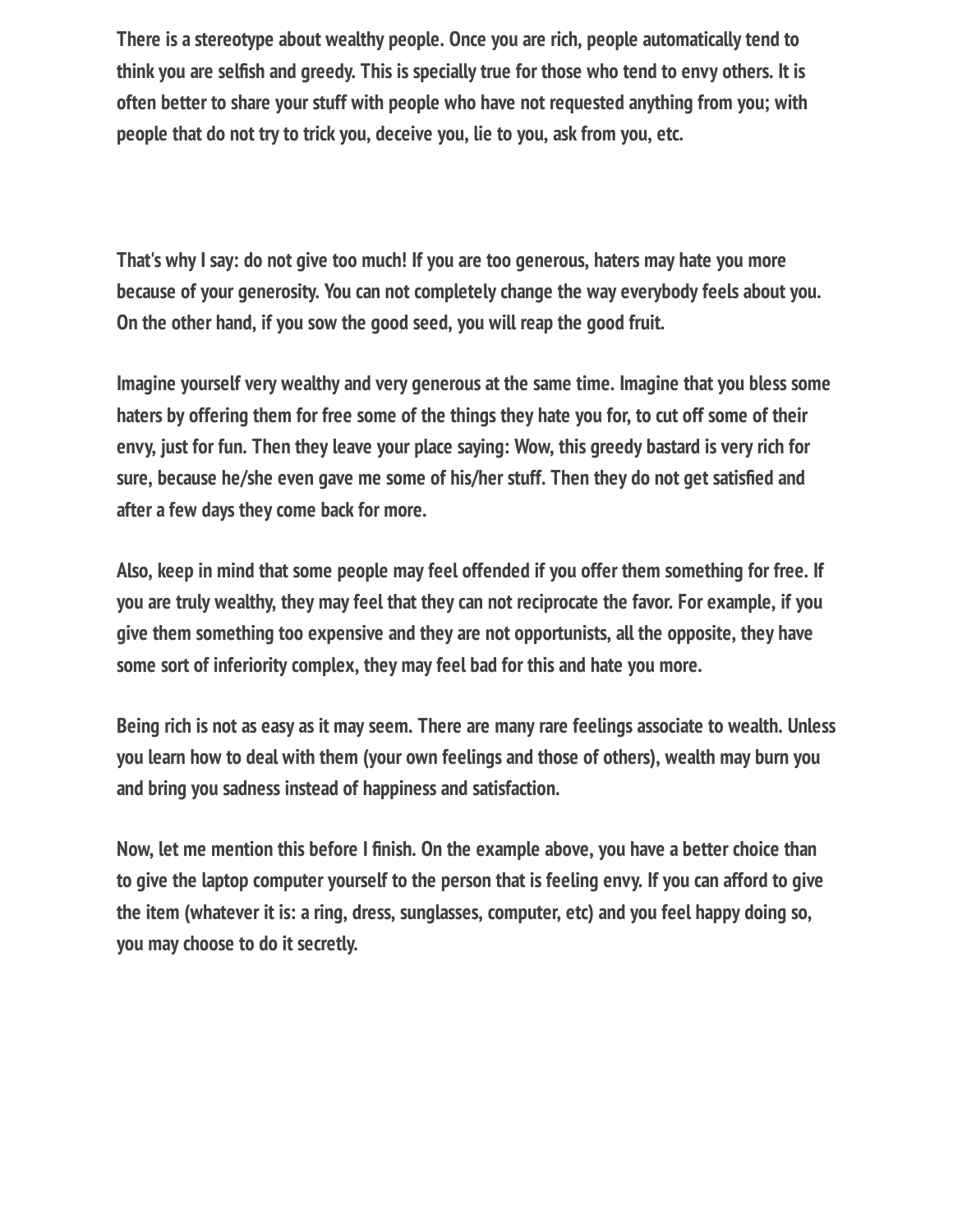**For example, in the example above, if you know that the person do not have a laptop computer already, and you can afford to give them one, you may purchase it and have a third friend promise you he/she won't tell this other person, then ask him/her to give the item to the person for free. This way the glory won't be yours and the person that receives the item do not feel in debt with you.**

**This requires a level of generosity, spirituality, etc, a.k.a.: Love, that most people do not have. In the other hand, it feels so good to do things like these that it can't be described with words. It is like if God himself would touch your soul and say: Thank you. I am taking note.**

**This is the opposite of malice. On the example above, you just did a secret act of kindness. Envy opposes love. Love seeks the good of others for their own sake. It is kind and compassionate.**

On the example above, the key is to make sure that the person receiving the item never finds **out that you were the source of their happiness. They may come to you and show you the item. From their point of view they may think: You see. You are not better than me anymore. From your point of view you may think: I feel so happy that I had the opportunity to bless you.**

Now, to finish this article I will talk about how to heal the envy that you may feel for others. I **have realized that something which heals envy is to give. It does it both ways. Giving is a direct fruit of Love, which dissipates all fears and turn negative tendencies into virtues.**

If you realize that you feel envy for some people (you hate them without reason), you may find **the following technique useful. Do something for them. Do something that really, from the bottom of your heart, can be interpreted as a truly act of love. Let me explain.**

**Let's say that you envy an employee because he seems smarter than you while you are the business owner. Do something for that employee to help increase his/her knowledge or intelligence. If you envy your friend because he has a house and you have none, offer him to cut the grass on his backyard for free. Do the same with everything else you feel envy for.**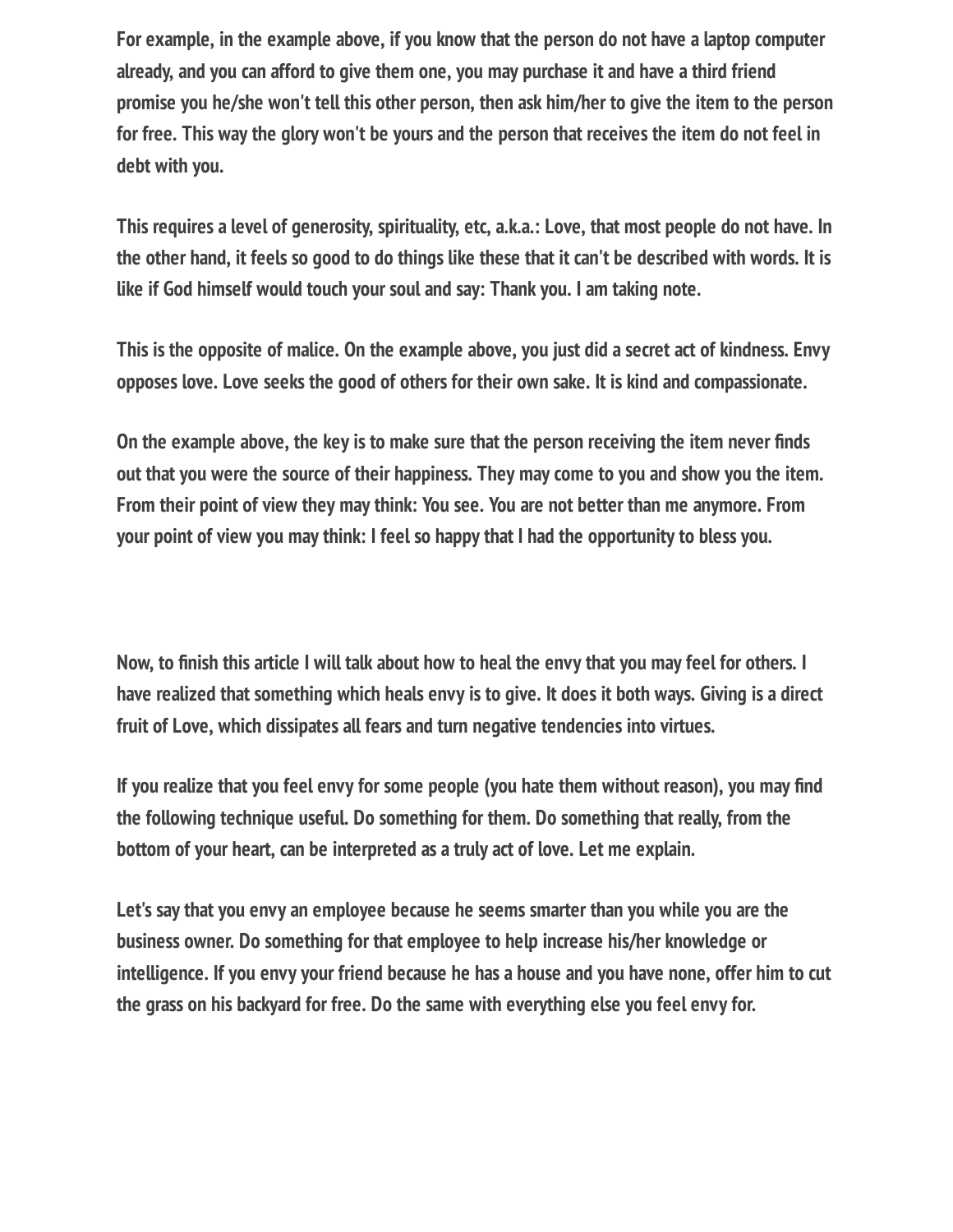### **Love defeats envy many times over!**

How can you apply all this specifically to business? Simple. Business people have to deal with **the problem of envy almost on an everyday basis. This includes their own life and the envy they may feel. Also the envy and jealousy they may perceive from others around them. This is a destructive invisible tendency which is very dangerous and even contagious. Keep it under control.**

### **Gluttony**

**This negative tendency is related to the desire to consume more than what we need. It doesn't have to do with food only, but also with many other aspects and areas of life.**

**When you mention the word gluttony, people often think about eating a lot. This doesn't necessary has to be the case. If someone wants too much of anything, if someone wishes excess, that's gluttony.**

**This sin is destructive because excess is always destructive. Almost always when people seek excess in an area of life, they will neglect other important aspects that are also important and necessary.**

**I will give you a few examples. Let's say that some people wish to be really, really wealthy. They** love money, businesses and finances. Their dream is to be billionaires. All they do is to think **about how to get more money.**

**They have no friends or don't care about them. These people do not relax. They do not have** fun. Making money is their definition of having fun. They do not do any exercise. They barely **eat or sleep. Business/making money is their obsession. It is their everything. That's gluttony.**

**Now, let me make myself clear. Sometimes, people need to concentrate for a few years on an area, so they can accomplish a goal or objective. A start up may require their owners to focus on it and forget about everything else for a few years. Sometimes you have to concentrate on what you are doing for a while until it starts producing results.**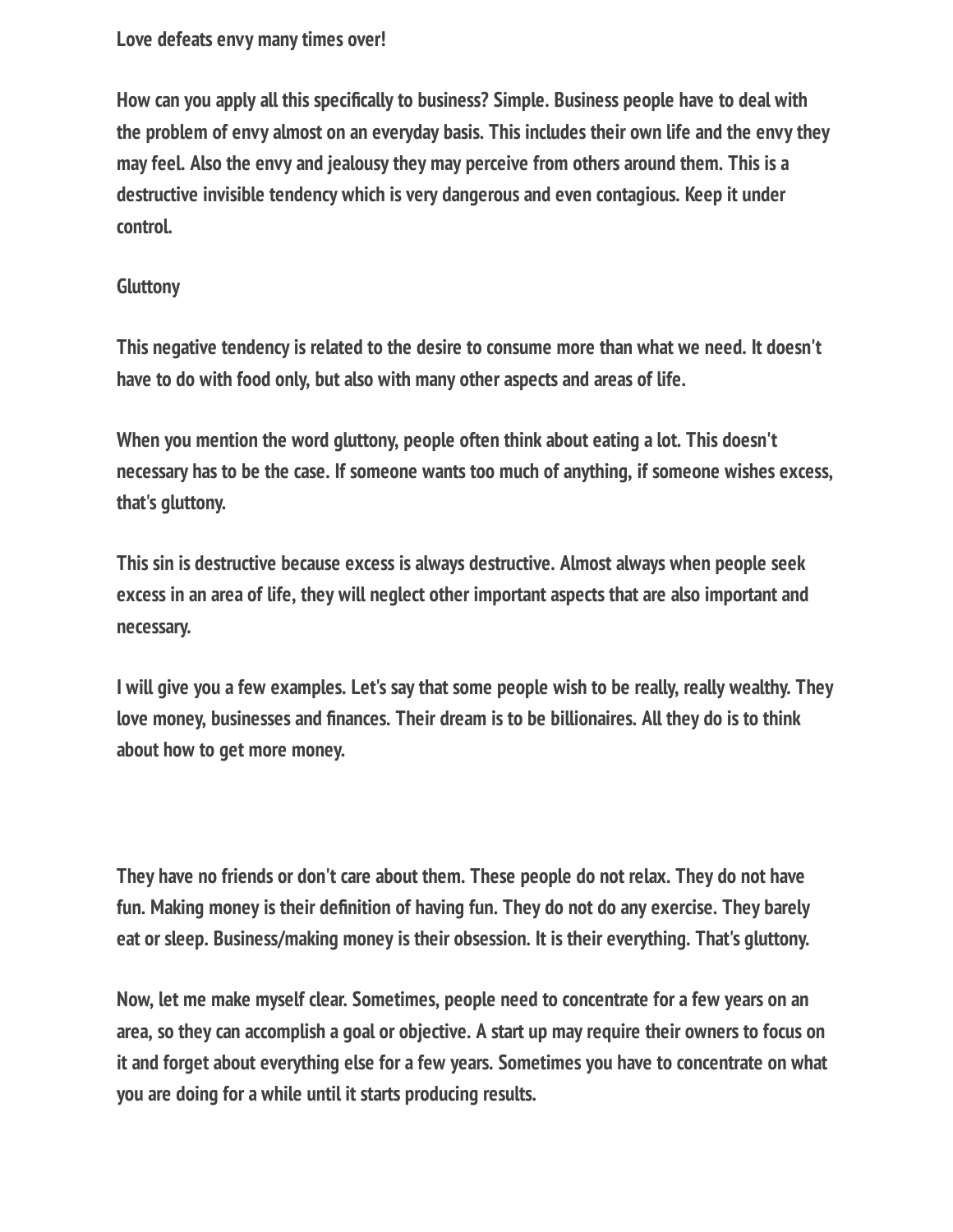**The example above refers to people that want excess. They want more than they need. Not only that, they do only one thing, neglecting other important areas of life. The point is that life, like nature, is not only about one thing, but many.**

**Some of these obsessed people do get what they want. The problem is that when you have more than you can consume, the excess is often good only to share it or give it away. That's what many extremely wealthy people end up doing, sharing their wealth like Rockefeller did.**

**You may ask how is gluttony distinguishable from greed? The glutton may share some of their money from time to time. They are not concerned with running out of cash. That's why many gluttons actually become very rich. The point is that they want more than they need.**

**Greedy people do not like to share anything. They want to get their fair share or a bit more. The greedy individuals do not really get obsessed with getting a whole bunch of something, but with not losing what they already have. Many greedy individuals are also gluttons though. That's why you see that they want more and more and they suffer if they have to share a cent.**

**Let's get back to gluttony. This sin doesn't only apply to money nor food but to everything else. Some people simply work too much and they don't do it out of necessity, but choice. Work is their drug and they dissipate many of their other problems working.**

**They have three jobs and they are thinking about a fourth one. Again their house is paid off like** their cars, their businesses are ok, everything is ok. They seem to have no financial problem. **They don't fear to lose anything. They just want more. The sky is the limit. These people are workaholic. They do nothing else but work.**

**The same happens with study, work and any other area of life. When your life spins around one area only or a few ones, but nothing else, you may be getting into gluttony ground. If all you do is to think about money, work on your businesses, read about investments, try to acquire more wealth, etc, etc; you are off balance. If you spend all your waking life only thinking about money, you are off balance.**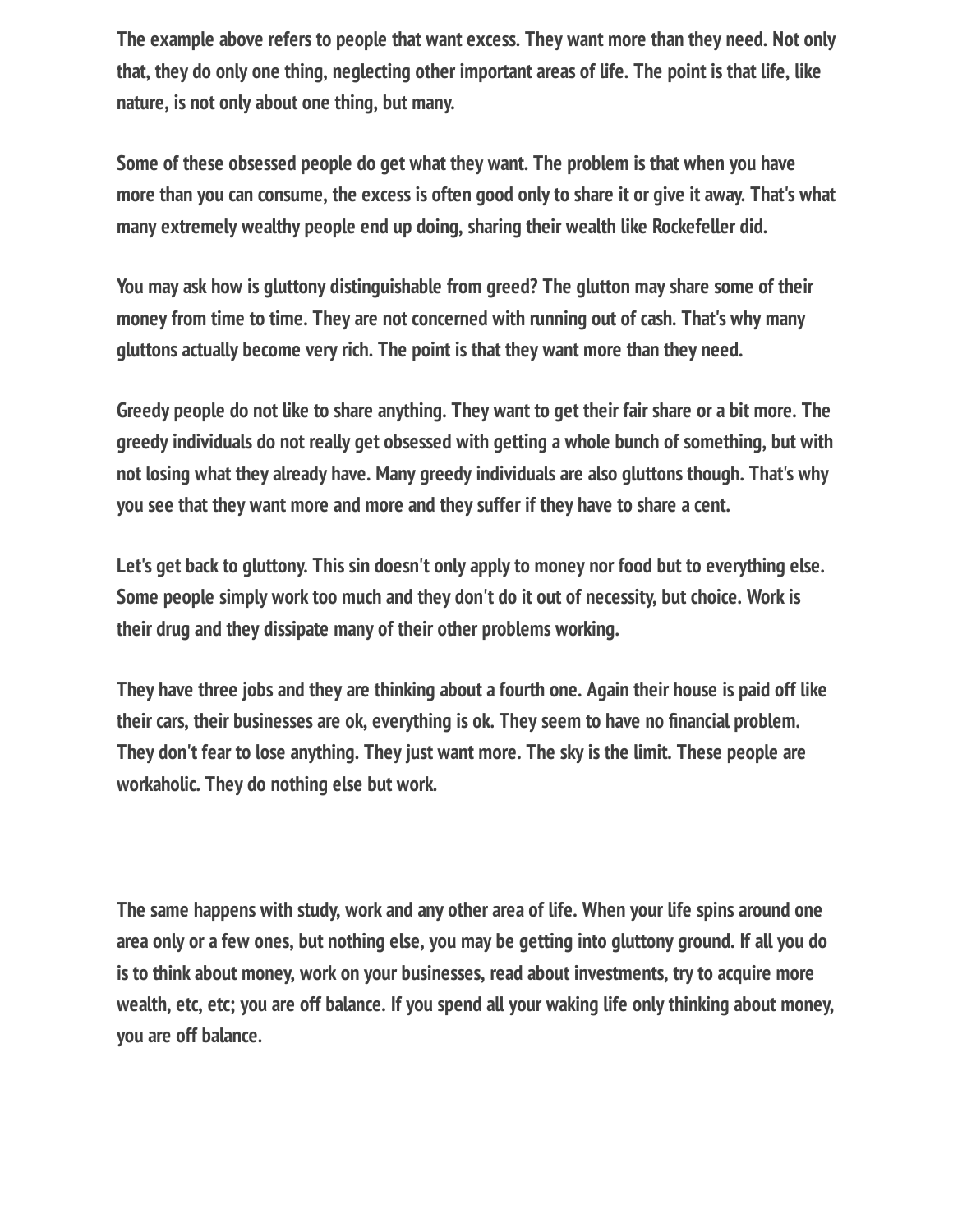**Some people simply like businesses for the sake of it. I like businesses for three different reasons. Number one I like to add value to other people's lives. Number two business is a hobby for me. Number three I like to make money. I like money and wealth.**

**For me money is a tool, not the goal. I compare money, business and life with a car, traveling and gasoline. Life is traveling, business is the car, money is the gasoline. Money is the tool that help me use another tool (business) that help me achieve the goal. The goal is to enjoy life. I can't achieve the goal if I am obsessed with the tools.**

**Some people need tools: money, wealth, etc. They are very poor, so they start up confused. They get obsessed. They get many, many tools, but they don't achieve the goal, and at the end they realize that they have far more tools than they need so they give them away.**

**To be obsessed is not the same as to be passionate. It is as the saying goes: Greatness requires** sacrifice. You must focus on the goal though. If you want money, what do you want it for? Your **answer to that question is your goal.**

**Now, remember that what truly matters is not the goal either, but the purpose. You can learn more about this on my other series titled: The 7 secret keys to wealth. Many people after reaching their goal, still feel empty. That's why they constantly set new goals. They do not realize that there is a common component behind most of the goals they set. To understand this better read my other series mentioned above.**

**Gluttony is the sin that opposes moderation or temperance. In other words balance. The problem with these sins or negative tendencies is that people who practice them often can't see it nor perceive it, so they think they are ok. Once they receive the result of their attitudes, they get mad and frustrated, because they can't understand the reason, they can't see it!**

**A good way to help people see, is to describe each of these tendencies little by little, so they can understand where they are missing the point. Some of these tendencies are very subtle. For example, in the case of gluttony, some people may want to have multiple streams of income, which is good, but many people fail on this project for the following reason . . .**

**They want to have too many streams of income and they don't give the**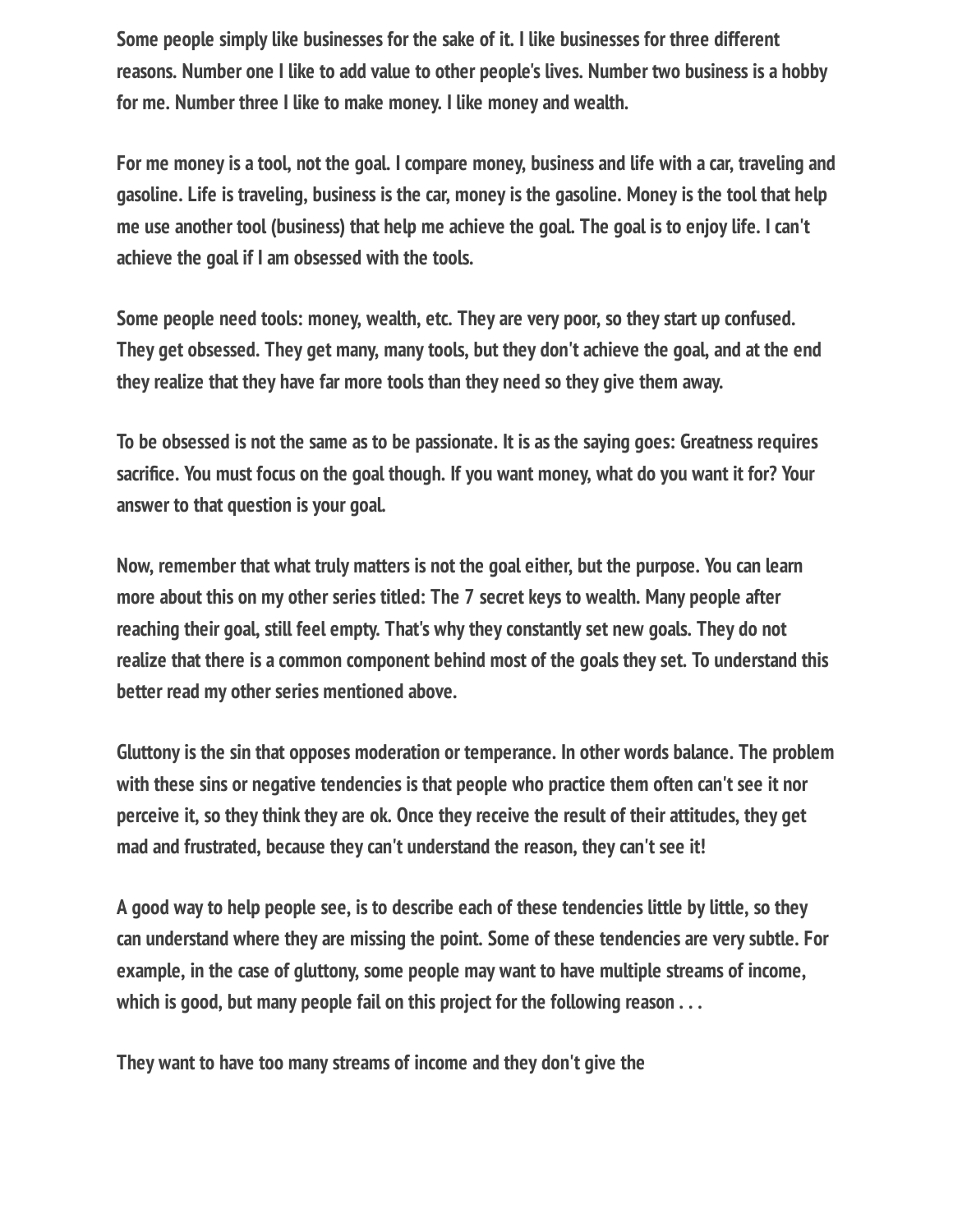necessary time nor effort required to make any source of income really profitable. They jump from one idea to the next for months or years without settling down on anything specifically.

**They do not maintain a balance between starting a business and keeping it. They start one and another and another, but most of their time and effort is focused on starting businesses not keeping them profitable.** 

**Some people have just one business, but they are unsuccessful because they focus too much time and effort in one area of the business only, neglecting other important areas. They may spend most of the available resources on the product development section, neglecting some other areas like advertisement and customer support.**

You may have only one business. Your life may be pretty much balanced, but you may still find **some troubles because of this. On this example you may fall victim of gluttony and not notice it. If you are dedicating excessive time and efforts to an area and leaving other important aspects to run crazy, the disorder may increase fast within the business.**

**It is as this analogy goes: Most people's lives are made of twenty rooms. Most people spend most of their time in one or a few rooms. They keep that room clean and pretty. In fact sometimes it shines more than necessary, but don't visit the other rooms, because you won't like what you will see.**

**That's the main idea behind gluttony. Keep most rooms relatively clean. Do not try to make one room perfect while leaving all others getting dust. The problem with the glutton is that he/she often feels something is really wrong. They may think that there is only one thing they want in life, but life is not about one thing only, it is about many things.**

**So, when they get what they want (excess) it will not satisfy them, because they will still be striving to succeed in many other aspects of life that they lack so much. Even if they could get excess in every area of life, it would still be sad and frustrating, because excess is never good and always destructive.**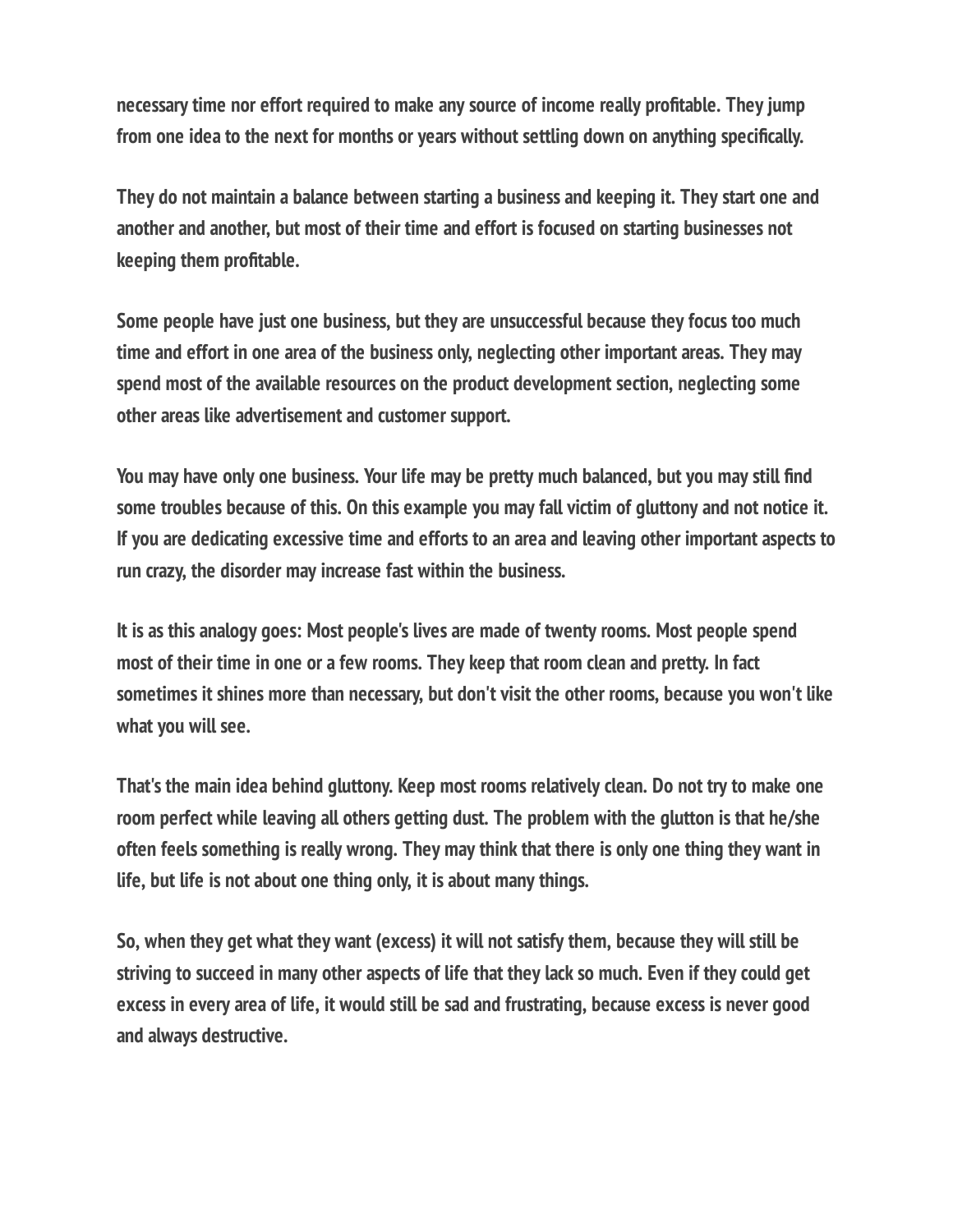**The secret is to keep a balance in everything you do. Moderation is the virtue that gluttony opposes. If you maintain a moderate attitude in everything you do, you will keep this negative tendency away. When you start to get excessive and obsessive, you start to move into gluttony ground.**

**When you realize that you want more than you need, it is good to understand that you won't need that much. Sometimes it is hard to control this tendency, but not impossible. Some people know they are gluttons, but they can't quit it. They know that they want too much, that they want more than they will be able to consume and they maintain that attitude.**

**The problem with this sin is that it is subtle. It turns something good into something bad easily. For example, adding value to other people's lives is good. You can do this through your job, business, work, creativity, services, innovation, productivity, etc.**

**On the other hand, if you add too much value to others and neglect your own life, you may get sick or too tired. This may prevent you from adding all the value you could have added in the long run, if you would have kept it balanced since the beginning.**

**Generosity is a good thing. If you are too generous and you give away everything you may end up without anything. You may say: Am I not supposed to reap what I sow? Why is it that I have nothing? Why if I help everybody it seems that nobody is interested in helping me?**

**Yes;you reap what you sow; and what is around comes around.You may have many blessings that greedy people do not have. Many individuals may come to you and help you, but you don't realize that you keep giving everything away to others. In my opinion, it is an irresponsible act to give away to others what you need to cover your own necessities.**

**Some people think that by being too generous they will be blessed and they will become rich. Excessive generosity can act against you the same way that greed does. Evil people will come to you and will try to take advantage of you, if you don't stop them, they will ruin you.**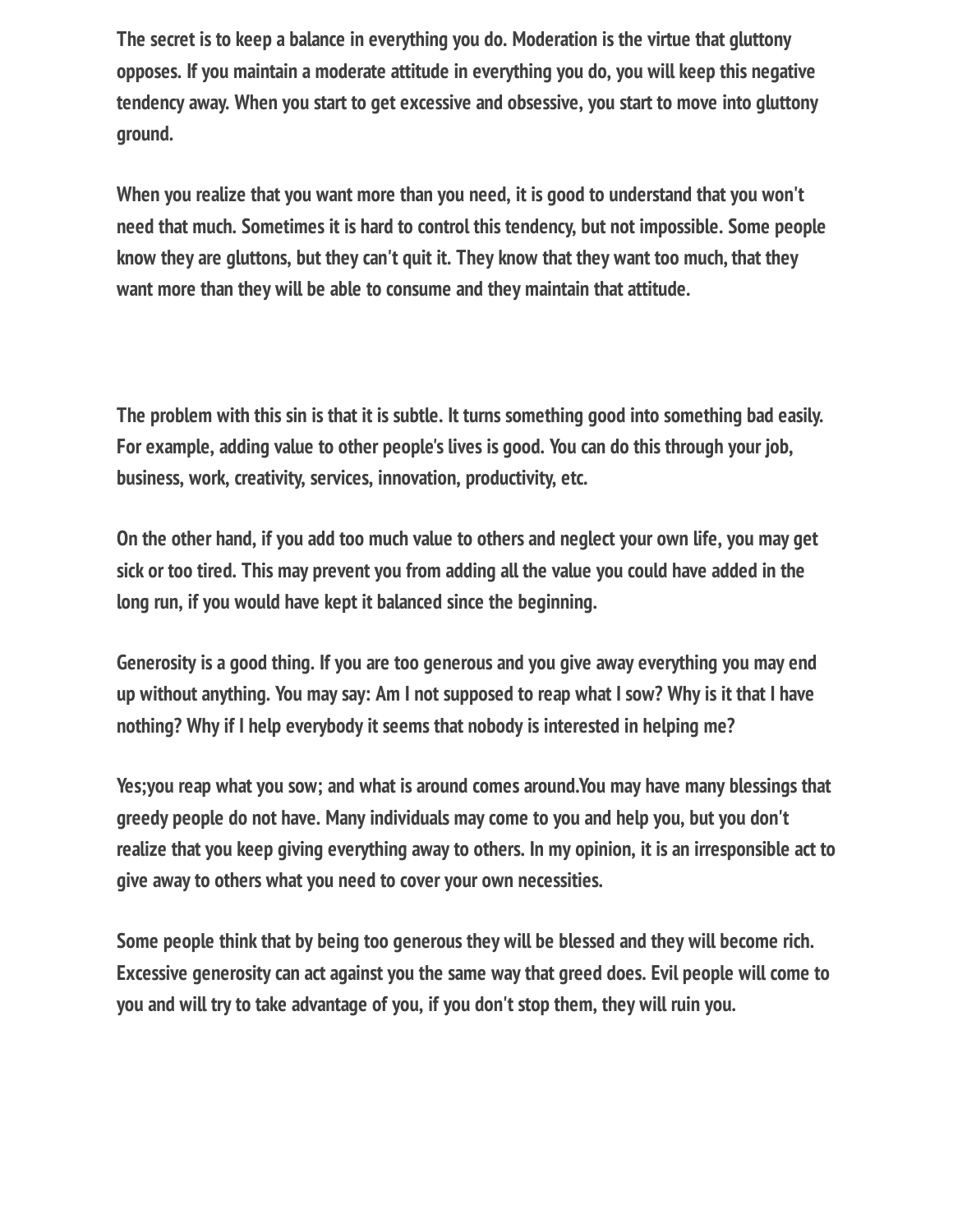**Would you give the things you and your family need to friends and strangers? If your friend needs some chairs and you can not afford to purchase more chairs would you give your friend your chairs even if you have to sit on the floor for weeks?** 

**If you want to turn something good into something bad all you need is an excess of it. Take your favorite song and listen to it 7,000 times continually and repetitively without stopping. It will make you mad. You will hate it forever. Repetition is torture. Excess is destructive. LESS IS MORE!**

**That's the opposite of the sky is the limit and more is better. We live in an era of consumerism. Our society is guilty of this sin. More is produced than what is needed and a lot ends up in the waste facility growing dust and pollution.**

**Our society believes that lack of something is bad, but excess is good. What's the point in that. Excess is only good to share what you don't need with others who have nothing. We need abundance, but not excess. You can be prosperous and wealthy without having excessive wealth. Remember that money is only a tool, not the end on itself.**

**I like money and riches. I don't preach against it. Do not get me wrong here. The desire to have too much though can make you poor forever. Why? Because you will never feel that you have** enough to fit your definition of too much. You may often move the line up a few levels. When **was the last time that you reached the horizon? You can't do it, because once you get there, you discover that there is a new horizon.**

**The wish for excess is like mirages in your sight. You will never feel that you have enough. You may not realize that reaching the goal is not what truly matters, but achieving the purpose. Goal and purpose are not the same thing. For example eating can be pleasurable, but the real purpose is to keep you alive.**

**The food may be tasty. It can make you happy, but if you eat too much you can get sick. Work is a blessing, but if you work too much, you may hate it. Business is good and making money is great, just keep the excess under control. Moderation is the keyword.**

**Lust**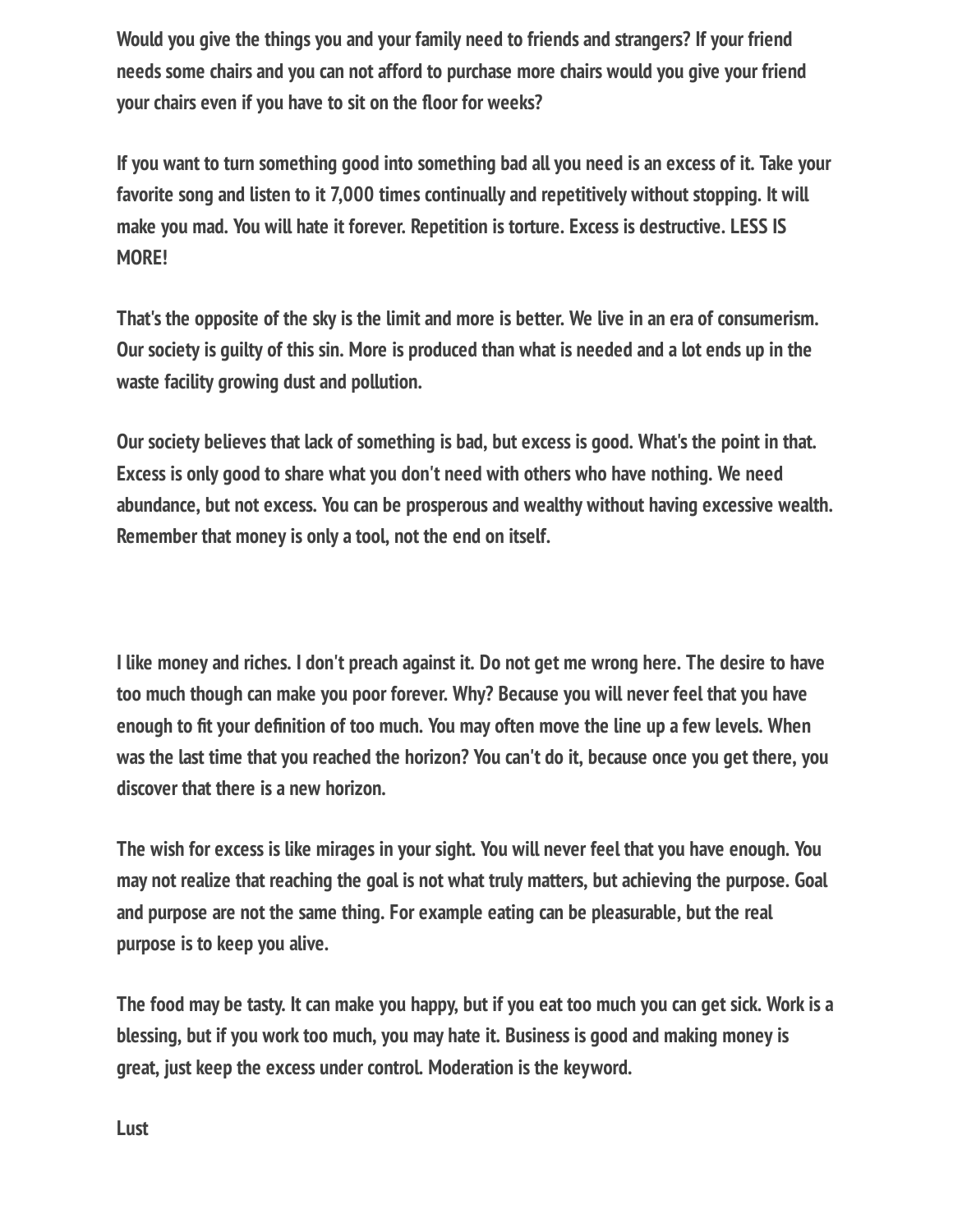**This negative tendency is related to an inordinate desire for the pleasures of the body. Lustful people can not control themselves when it comes to experiencing certain physical pleasures. This is commonly associated with sex, but there are also many other areas that have to do with lust.**

**I will give you a few examples, so you can understand. If you need luxury to the point that you want it and you want it now, and you can't control yourself, that is lust. Lustful people can not resist the desire to have a luxurious car with luxurious rings, a luxurious house with a luxurious** marble floor, a luxurious partner/couple with a luxuriously hot body, luxurious cloth, fine wines, **caviar and expeditions to exotic places.**

**If someone thinks too much and too often about sex, watches too much porn and is addicted to sex, that's lust. It is a craving, a hunger, an intense desire that burns you inside. You need it and you need it quickly, by any means.**

**Now, don't get me wrong. Sex is good. Luxury is good. The inordinate desire is what is wrong. The inordinate desire is what makes you commit mistakes and hurt yourself.**

**Lust manifests itself most often in the following areas: sex, power, image, wealth and entertainment. There are many different kinds of physical pleasures, but basically we can mention here the pleasures of the senses: taste, tact, sight, hearing, smell.**

**When some people's lives spin around sensuality and their ultimate goal is to indulge themselves with all kinds of bodily sensations, they will often experience lustful feelings.**

**This sin opposes the following virtue: Self-Control. It is destructive because it can exhaust the senses by suffocation. Inordinate sexual activity can make you sick, because of sexual transmitted diseases, epidemic diseases, etc. Lack of control can get you in trouble, due to social norms.**

**How can this negative tendency affect you in business? It can affect you in different ways. If you are only concerned about getting pleasure, you may avoid work and tasks that do not provide the immediate satisfaction you seek. Your lack of self-control can bring you troubles.**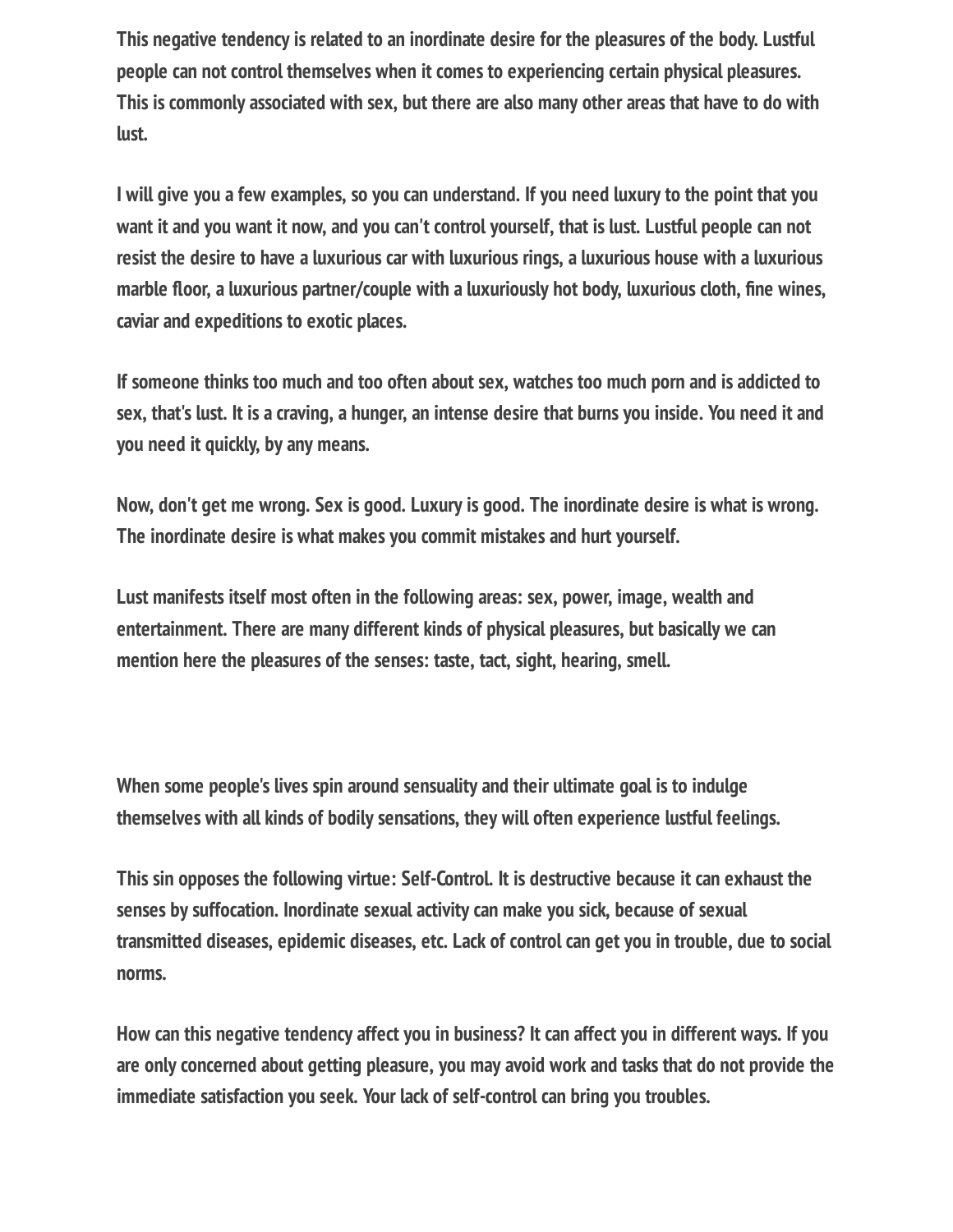**Lust is associated with overindulgence. People that constantly seek the pleasures of the body tend to abuse destructive substances like alcohol, nicotine, drugs, etc. Some individuals believe** that they are fine because they do not take any of these substances into their bodies. They don't **know that they don't need to.**

**For example, what about excessive masturbation? This negative tendency changes the levels of dopamine in the brain causing a neurological effect similar to that of many drugs. What I mean by neurological effect here is that some chemical substances in the brain are altered producing anxiety and sometimes depression. The point is that it makes people less productive and less alert to profitable opportunities.** 

**Remember though that to seek pleasure is good and it is a natural tendency also. The lack of control or the inordinate desire is what is wrong. There most be a balance in everything we do. Some people's lives spin around pleasure. That's the only thing they care about. By keeping a balance between pleasure and efforts we can live a better life, make more money and be more** profitable.

# **ANGER**

**This negative tendency is related to lack of patience. Angry individuals have no patience to deal with other people's problems. They cry, break things, get mad. They lose control of their feelings when they have to deal with uncomfortable situations.**

**These people canalize their inner frustration this way. The problem is that sometimes they manage to do a great deal of physical and emotional damage on their surroundings. They can hurt people. They can destroy objects that they lament later. They say things which they regret once their anger is gone.**

**This sin opposes meekness/kindness. Kind people take the tender approach. They don't mind investing time and efforts to help others solve their troubles. Kind people are compassionate.**

**Anger can affect your business. You can lose clients. It can damage your reputation. Sometimes customers come to a business and they don't know about a product or service. They expect to receive a kind attitude from the owners or employees.**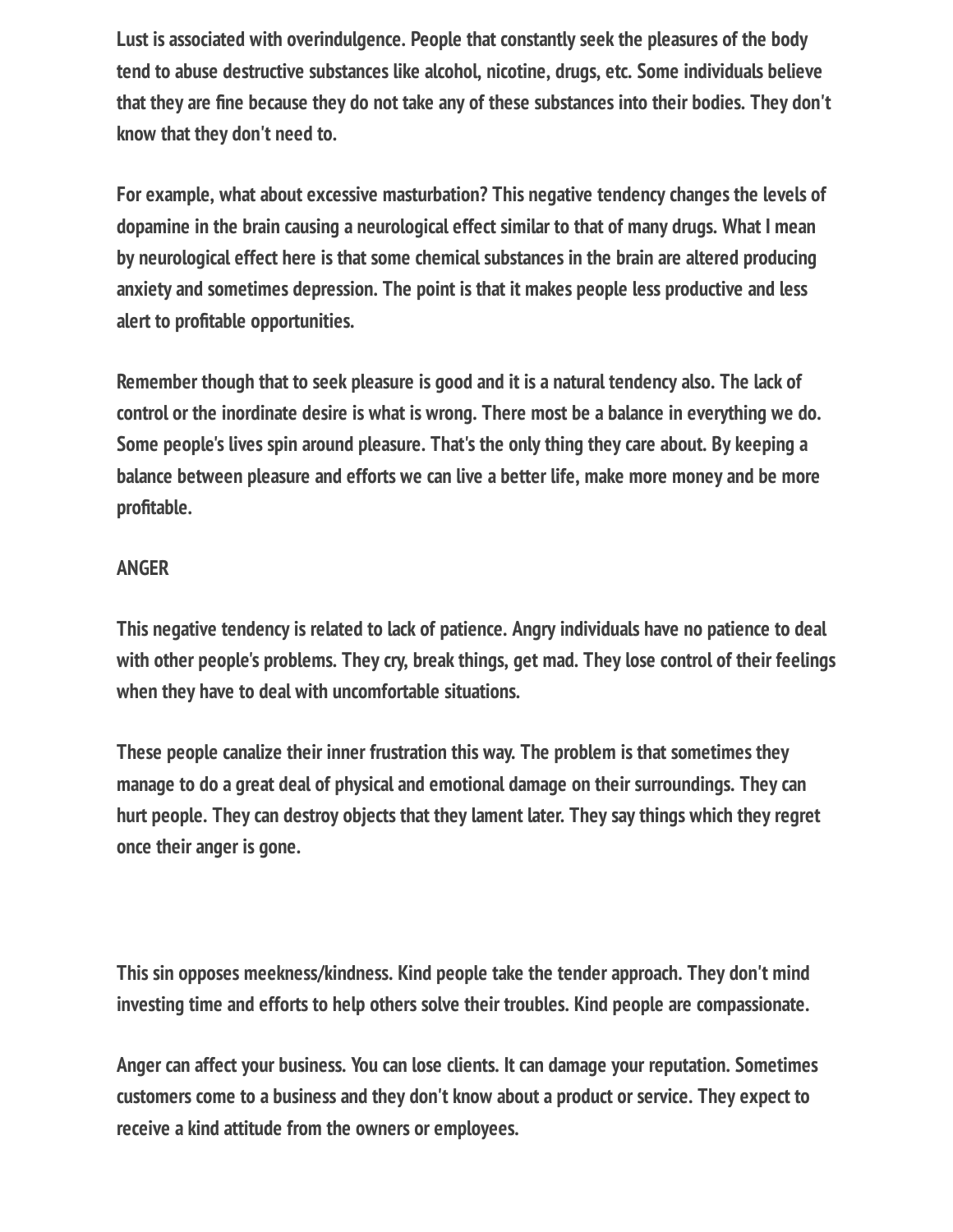**It is hard to get new clients but easy to lose them. Everything possible must be done to make sure you don't lose the ones you already have. Every successful business owner knows this.**

**The same can happen with people that you employ. If you are always angry at your employees** they may feel bad about it and leave. It takes time and effort to find and train new employees.

**When people feel loved and appreciated they will come back to you often and buy from you again. I know that sometimes stress makes us do and say things that we would have not done under normal circumstances. On the other hand, the rewards for meekness are huge. That's why it is always great to be in control of our feelings at all times and don't allow anger to hurt our** business and profits.

## **Greed**

**This is a very destructive tendency. Greed seeks to take its fair share and a bit more. It is not concerned about giving but receiving. It is not only related to money, but to everything else. I will give you a few examples bellow.**

**An example of greedy people is those who have abundant resources and not only do not share them, but also seek to spend the resources of others. They resent to have to share what they have.**

**This sin is commonly related to money, wealth and material possessions. The truly greedy individual never think they have enough. That's why they don't share. They think that they are behind the norm, but their norm has no limits. Furthermore, they seek to spend other people's resources. I guess that's what people hate the most about greedy individuals.**

**For example, let's say that someone is a millionaire. This person has family and friends and he knows that they are poor. The person in question is always trying to take advantage of his family and friends. He asks them for money regularly. He uses their resources and waste them. For many years they help him.**

**They don't like this person much though, because they notice that he**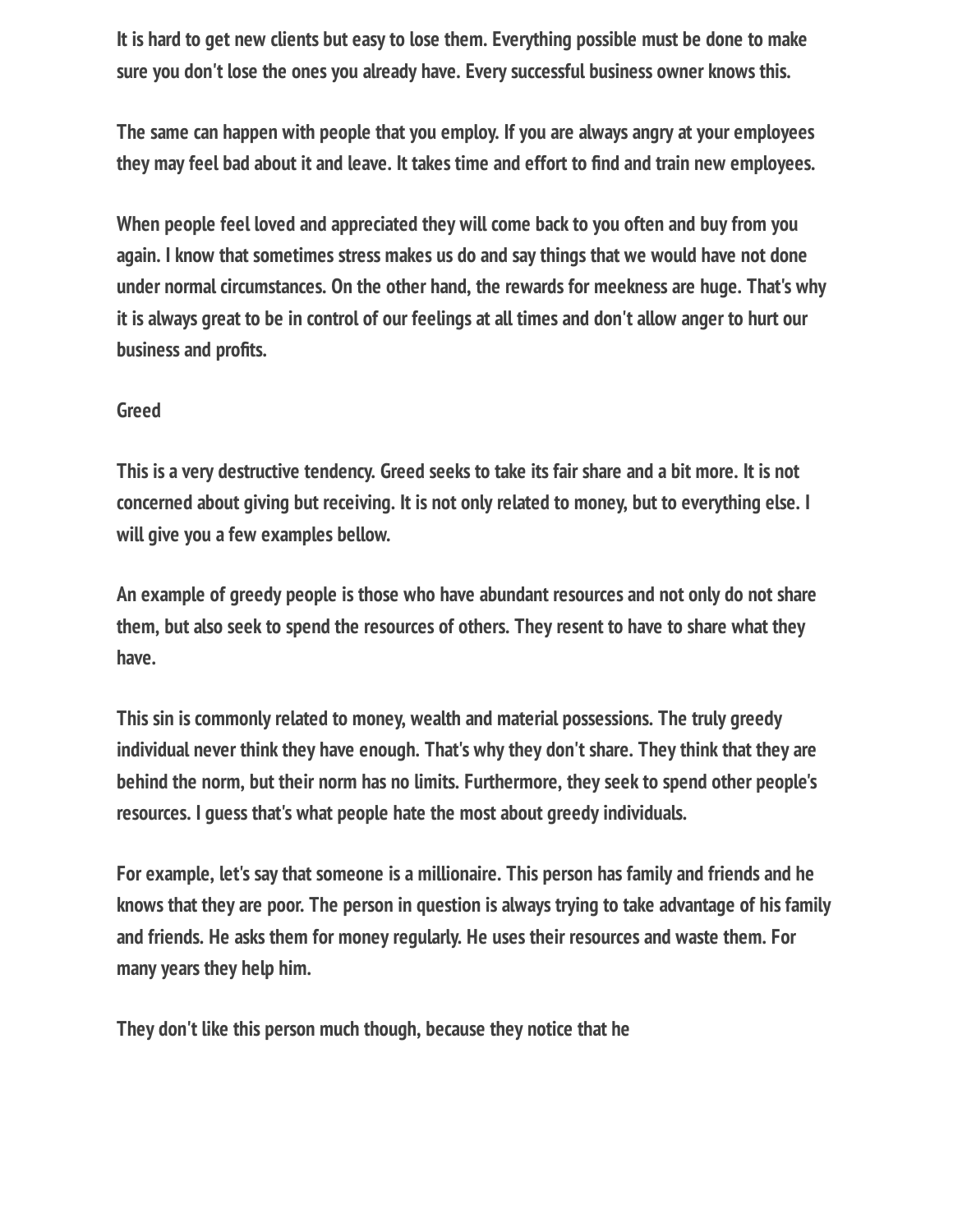**is self centered. Their relationship seems to be one way only. Everything is about him. One day they discover that this individual is the wealthiest in the family and group of friends. That's when everybody turn their back against him and hate him to death.**

**Greedy individuals can not understand why other people hate them. Often they confuse this hate with envy. It is simply unjust to try to spend the resources of people that have much less than you do, when you have abundant resources yourself.**

**Now, understand as a business owner that there exists a stereotype in society. Very wealthy individuals are often accused of being greedy no matter how generous they may be. If someone is very rich, many people will think that person is greedy even if they don't know him/her. Specially haters (those who feel envy for others) tend to think that the rich are greedy.**

**Greed do not manifests itself in your life when you don't share your wealth with others. You are not obliged to share your personal belongings. Understand that if you are rich, many people will resent your prosperity. They will accuse you of being greedy, even if you are not. You are not obligated to share your money nor resources with anybody. That's a fact. Now, the truly greedy people are hated not because of their wealth , but because of their attitude. Let me explain.**

**Greed is an attitude. It arises out of the fear of losing what you already have. It is not like gluttony which seeks to consume more than it needs. It is concerned about not giving. Greedy people want to have so much that they can not possible run out. They are focused on getting and receiving.**

**I will give you a couple of examples to help you notice the difference. Let's say that you are a millionaire and you are living the good life. Many people hate you and many people feel envy for you. They resent your prosperity. Often strangers come to you and ask you for money and some of your stuff. They could be the friend of the friend of the friend of a very old friend. Do you get the point?**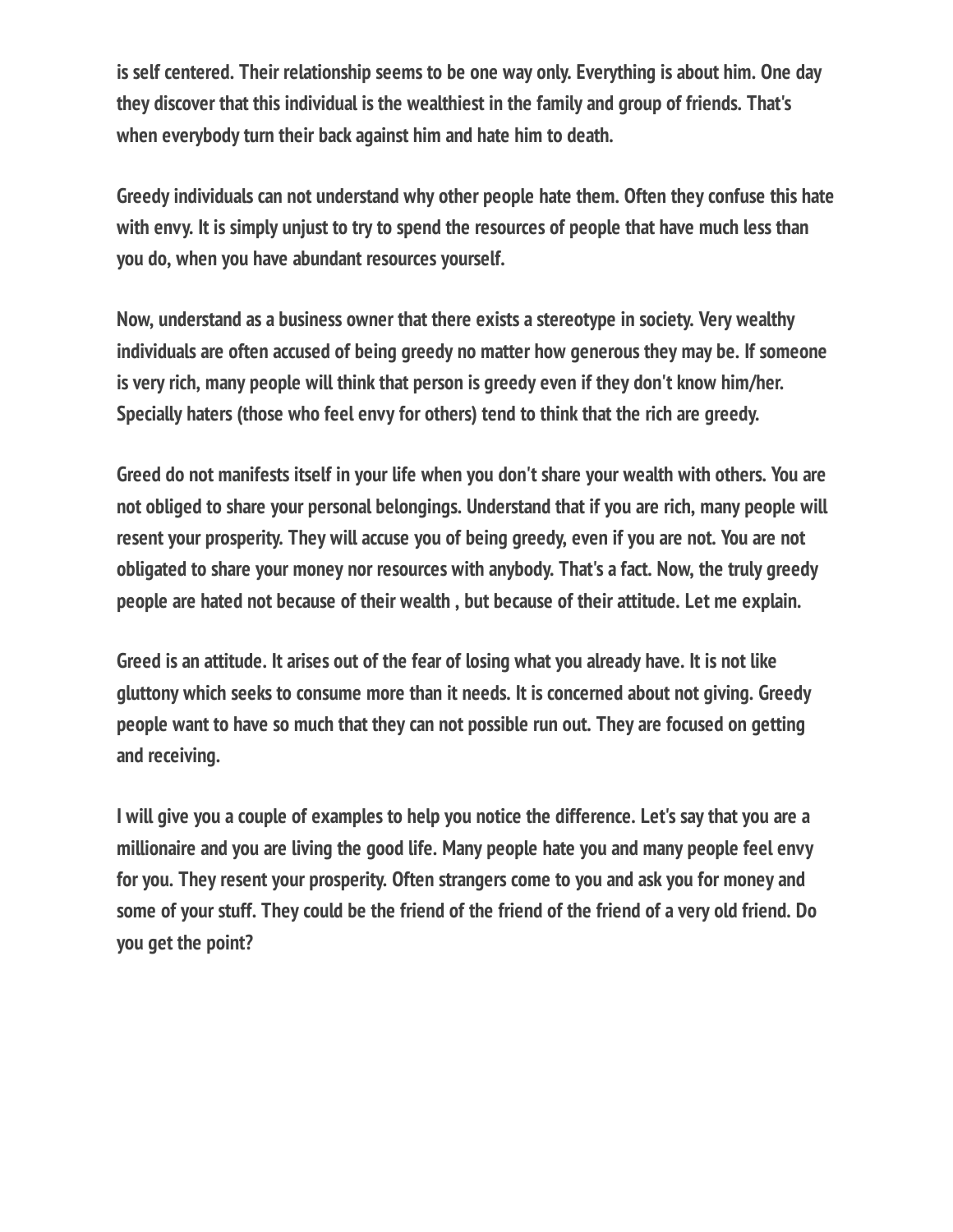**Now, you always reject these people and send them back to their place. They go out saying: greedy bastard, I wish he/she dies. By not sharing your stuff with these haters, you are not being greedy, you are being wise. Why would you share your hard earned wealth with people that have not helped you get it? When people receive things for free, they don't appreciate it. No matter how rich you are, you don't have to share your money with strangers.**

**On the other hand, if you are regretting the fact that you spent a few dollars taking your friends to lunch, while you are rich, then that's greed. Another example of greed is as follows . . .**

**You own an offshore corporation. You import goods into the country you live. You have a few** employees on that offshore country. They generate most of your profits for years. You pay them a pittance in wages. They produce five hundred times more than what you pay them. You know **this and you don't care. You have not risen their salary for years. Some of them ask you for a rise.** You threaten them with firing them. They start a revolt. You have to close the company. You lose **a lot of money. That's greed!**

**Greed opposes generosity. While you are not obligated to share your resources with anybody, generous people do it and they do it often. I will tell you how generous people are: they do not fear being poor. They give and they enjoy doing it. This covers many areas of life. Greedy people hate to share anything if they are not going to receive some remuneration in exchange for their giving.**

**For example, if they have knowledge, they don't enjoy sharing that knowledge unless someone pay them. Whenever they give something, they always expect to receive more than what they give. They never give just for fun. They don't like to do favors of any kind.**

**They think that they don't have enough. Their thought processes are as follows: If I don't have enough how am I going to share what I have with others? Other people should share what they have with me! That's how they think. The funny thing is that they could have excess already and still think that way.**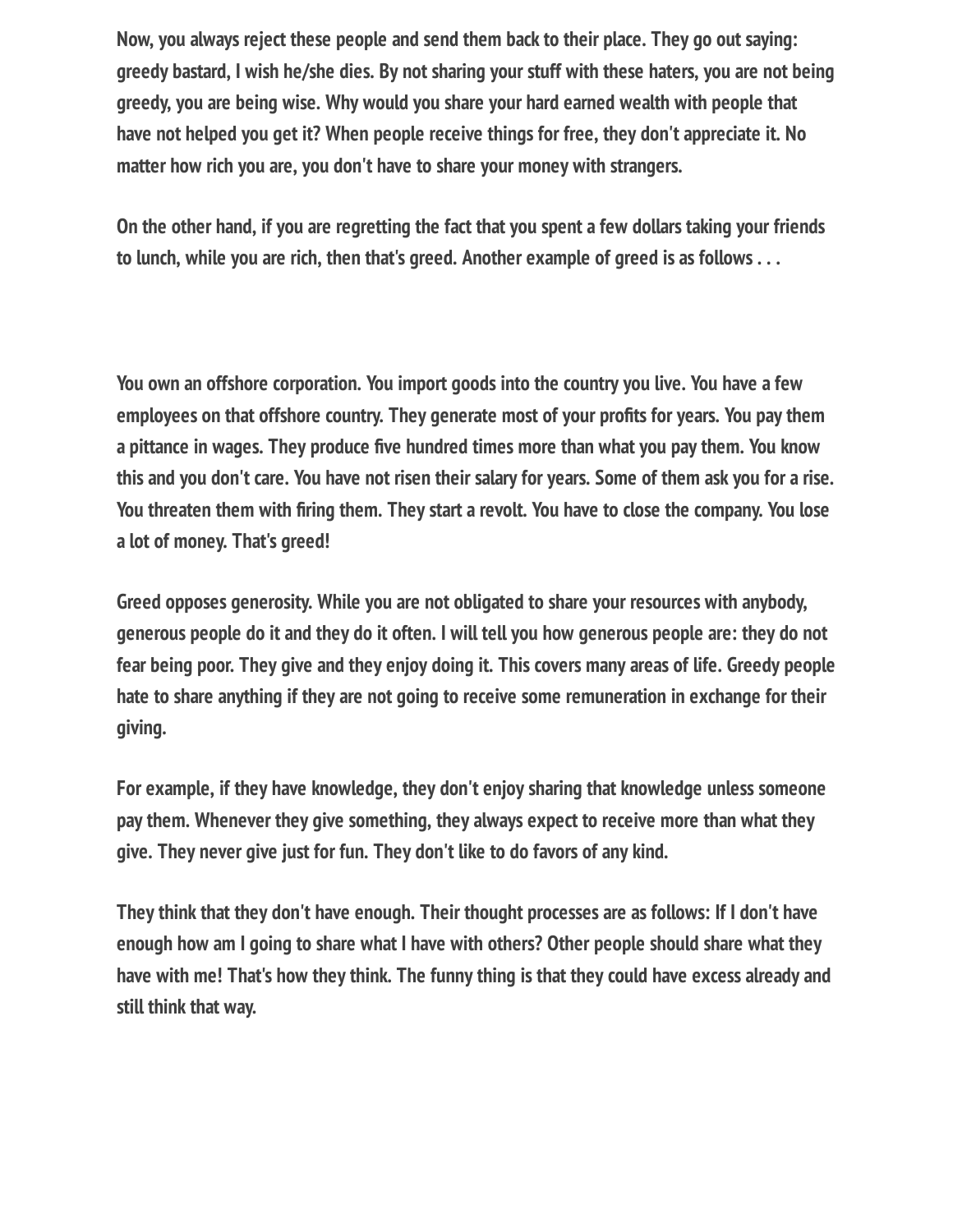**Generous individuals do share and they share a lot. It is a pleasure for them to give. They enjoy giving and sharing. They like to share their time, money, knowledge, strength, efforts, love, etc.**

**The key is to not share your resources with people that want to rip you off, but to give to those that are really in need. The idea is not to share everything either. Some people are too generous and they lose their shirt. As I say in another article, in my opinion it is irresponsible to give to strangers what you need for your daily support.**

**This is the idea . . . A generous person doesn't mind spending some money on friends and family sometimes. They enjoy giving. They like to bless others. They care about people and like to see them happy. There are many ways you can be generous without spending too much money, too much time or too much efforts on other people.**

**Sponsor a child if you can afford it. Help people whenever you can. Organize a party and invite your friends. Invite your employees to a pizza sometimes and pay for it. Be kind to people. Share some of your knowledge freely. Whenever you make a gift, don't expect to receive anything in return. Donate to charity.**

**It is all about the attitude. For example, if a homeless come to you asking for money, it may be easier for you to give that person a few coins than to say no. On the other hand, if you are sure that person will smoke your money, you show greater generosity by refusing to give them the money. Not all homeless people are like these, but I have encountered many asking for money with the cigarette on their hand.**

**In that case above, you are being generous by not giving them anything, because you are contributing to their health and well being. That's why some people say that if you give money to the poor, you will perpetuate their poverty. That's not always true. I believe that a good way to show generosity is by sponsoring kids and donating to charities. Just make sure that your donations are being used as you intend it.**

**You can be wealthy and generous at the same time. Generosity is something that comes from the heart. It arises out of love, the desire to bless others and see them joyous. It focuses on giving, not receiving.**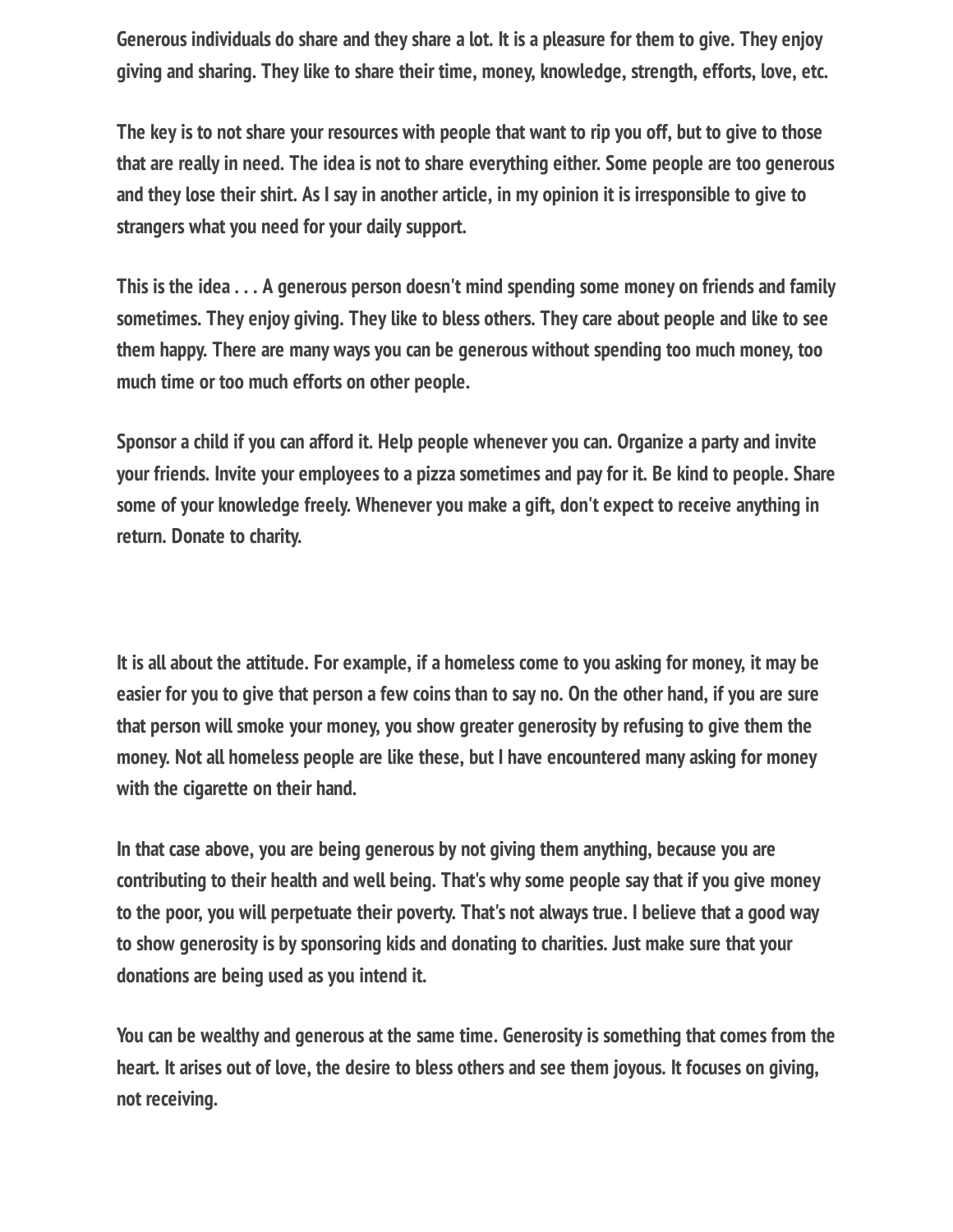**When you are rich and generous, you don't care when others tell defamations about you. You have peace of mind. You know that to the best of your knowledge you always take the best possible decisions. Sometimes you can't simply give money to others, because they will use it to buy crack or whatever poison they take.**

**On the other hand, some times people have the chance to help each other and they don't do it just because they don't care. Generosity means to walk the extra mile. It means to not be obsessed with receiving. It means to not care to give more than is expected.**

**You may ask: How all this may affect your business? It can affect you a lot! Greedy people do not prosper. They tend to become poor and stay poor, despite the general idea that the rich are greedy. Statistics show that the rich give more. When you give, you receive, because you reap what you sow. As the Bible says: It is better to give than to receive.**

**Generous people are prosperous. Greed is one of the worst enemies of wealth. If you have a business and you are greedy, people won't buy from you. If you rise the prices for your products or expect to make too much, they will leave and go buy from those who have lower prices. You will have to close doors quickly.**

If you pay miserable wages to your employees and exploit them, that will reflect on your overall profits. They may leave too and you will have troubles. Most successful business owners sell at **reasonable prices and are nice with their employees. If you rip off your clients, word of mouth will work against you.**

**Of course, some people become rich by being greedy, but most of them don't really enjoy their fortunes. They feel guilty or they are too concerned about losing their wealth, so they hide it. At the end, someone else enjoy the fruit of their labor. Some people just can't realize that we humans don't live forever. No matter how much or how little you have, one day you will have to let it go, like everybody else.**

**Sloth**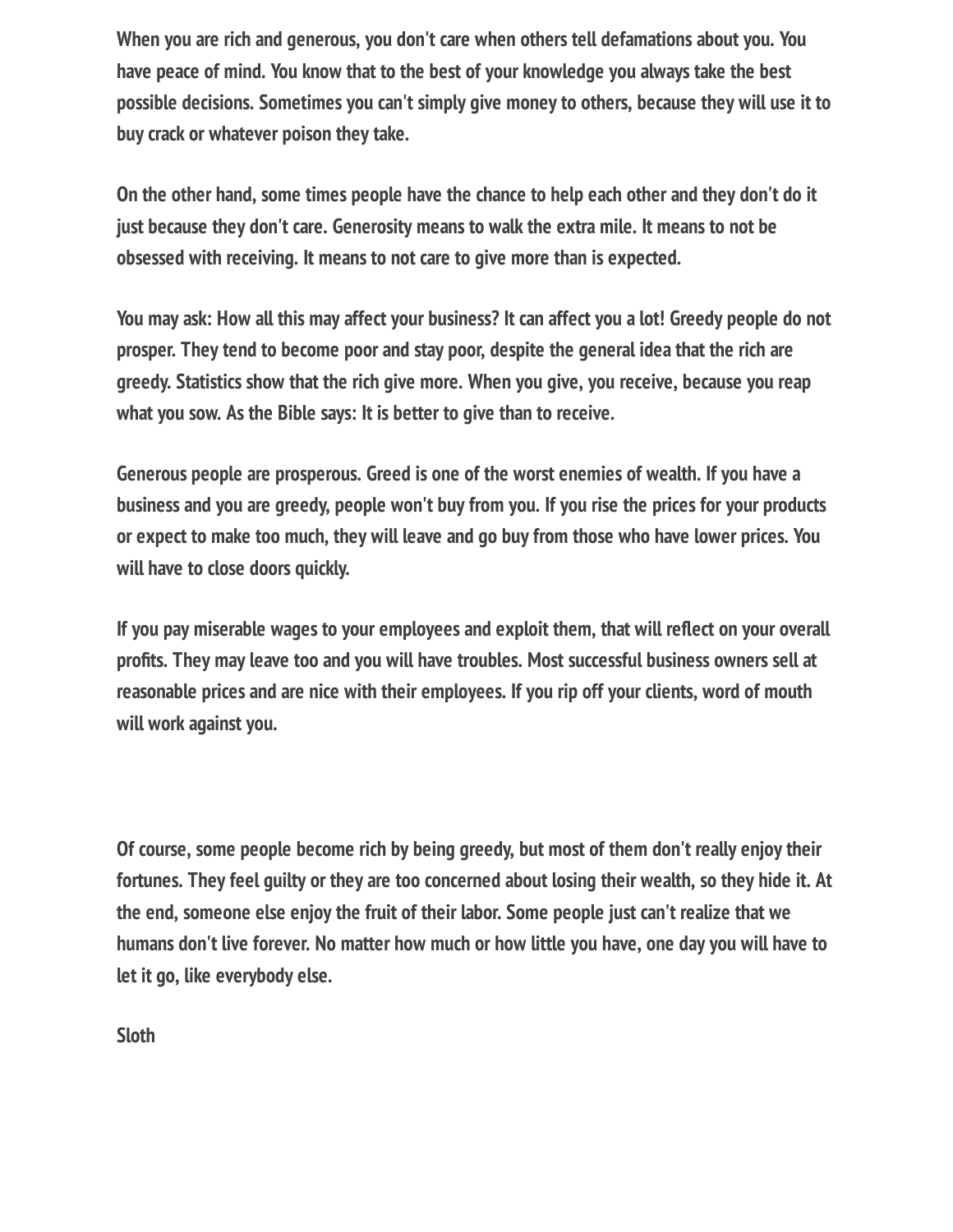**This sin is related to avoiding mental or physical work. It has to do with procrastination. For example, sometimes people have to perform important tasks and they say: I will do it later. I will do it next week And they never do it.**

**I believe that from a business standpoint this is the worst of the sins described above. Lazy people hate work and making money requires at least some efforts. Even if you discover an easier way to make money, some efforts will be often involved in the process.**

**Sloth is more than the avoidance of mental or physical work. This one like most other sins arise** out of fear. That fear can make individuals avoid taking important decisions that can benefit their **businesses. Someone may be working too much and complaining about not seeing positive results from his or her labor. That's because what matters is not how hard you work, but how effective your efforts are.**

**Certain tasks are more effective than others. Some people work long hours, but they don't produce the expected results. Avoiding some tasks can make their efforts unproductive. What matters at the end is the results you get. By using leverage you can make more money and work less, but leverage requires you to do things in a certain way.**

**For example, some people could be struggling for months to produce some products on their businesses. They need a more effective method to make those products. They come up with a great and simple idea to build a machine that help them make those products faster and easier.**

**That machine would be a perfect example of what leverage is. The problem is that they are so adapted to do things in a rudimentary way that they don't take the time to create that machine.**

**They may complain about many reasons why they have not done it yet. They may say that they don't have enough time or resources, that they don't know if it is going to work, etc.**

**Six months later they are frustrated with the amount of work they have to do every day. So, they are determined to build the machine. They**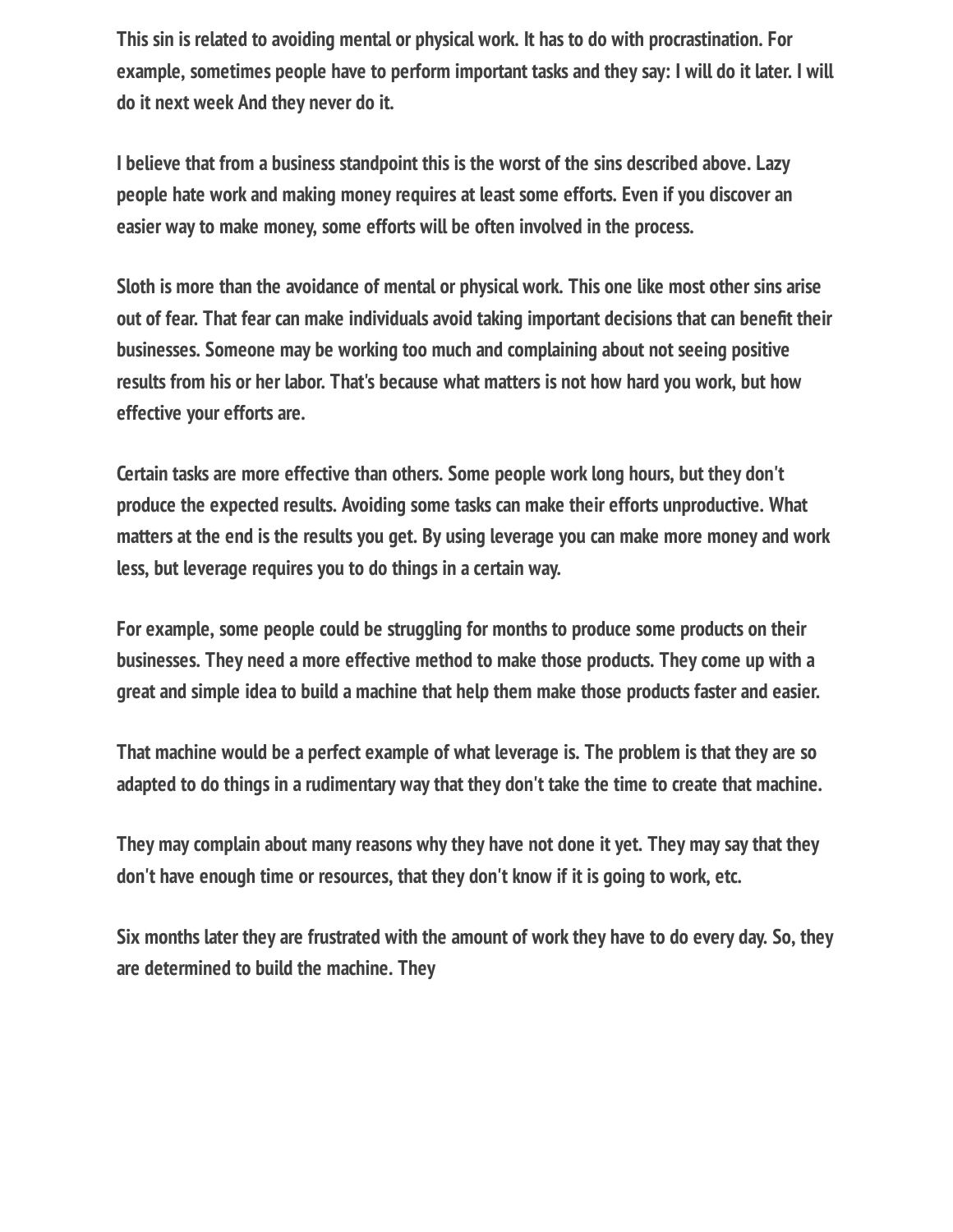**nish it up within a week. During that week they produce a little less than they are used to. They spend time and effort creating that machine. That's a task that they had being avoiding for a long time.**

**After they create the machine and test it, they realize that it was a mistake to not have done it before. They can now produce within one hour the same amount of products that they produced within eight hours. They now work only two hours per day and make twice as much as they did before. They invest the rest of the time marketing the product or relaxing and having fun.**

**Let me give you another example. On this example we are not talking about a business owner but just an employee. This individual is single and young. He has not many debts. We could say** that he is just fine. He has two jobs though, and he is thinking about a third one. The reason is **that he wants to make more money.**

**The only problem is that he is working too much and making too little. He is getting paid near minimum wages from both jobs. He realizes within a few months that his best choice is to study something and get a better paid job. He avoids that task for a long time.**

**It is often easier to keep doing what you are doing than to change. That's called inertia. Bodies in motion tend to keep in motion and is not easy to change direction sometimes.**

**After three years of frustration this individual makes up his mind and decides to study something. He doesn't like school, so he just get a technical career. He stays working full time and studying full time, which is not easy for most people, but he does it anyway. He pretty much feels like he still has two jobs.**

This person finishes his studies after two years. Then he gets a better job. Now he is getting **paid twice as much as he got paid from his two full time jobs and he is working part time. He feels in the glory and he can't believe it.**

**He has much more free time with this new job. He has more money too. So, this person has new choices now that he had not before. He can keep studying and get an even better job or he can save some money, start a business and work for himself. The third choice is to simply has more fun and enjoy life more.**